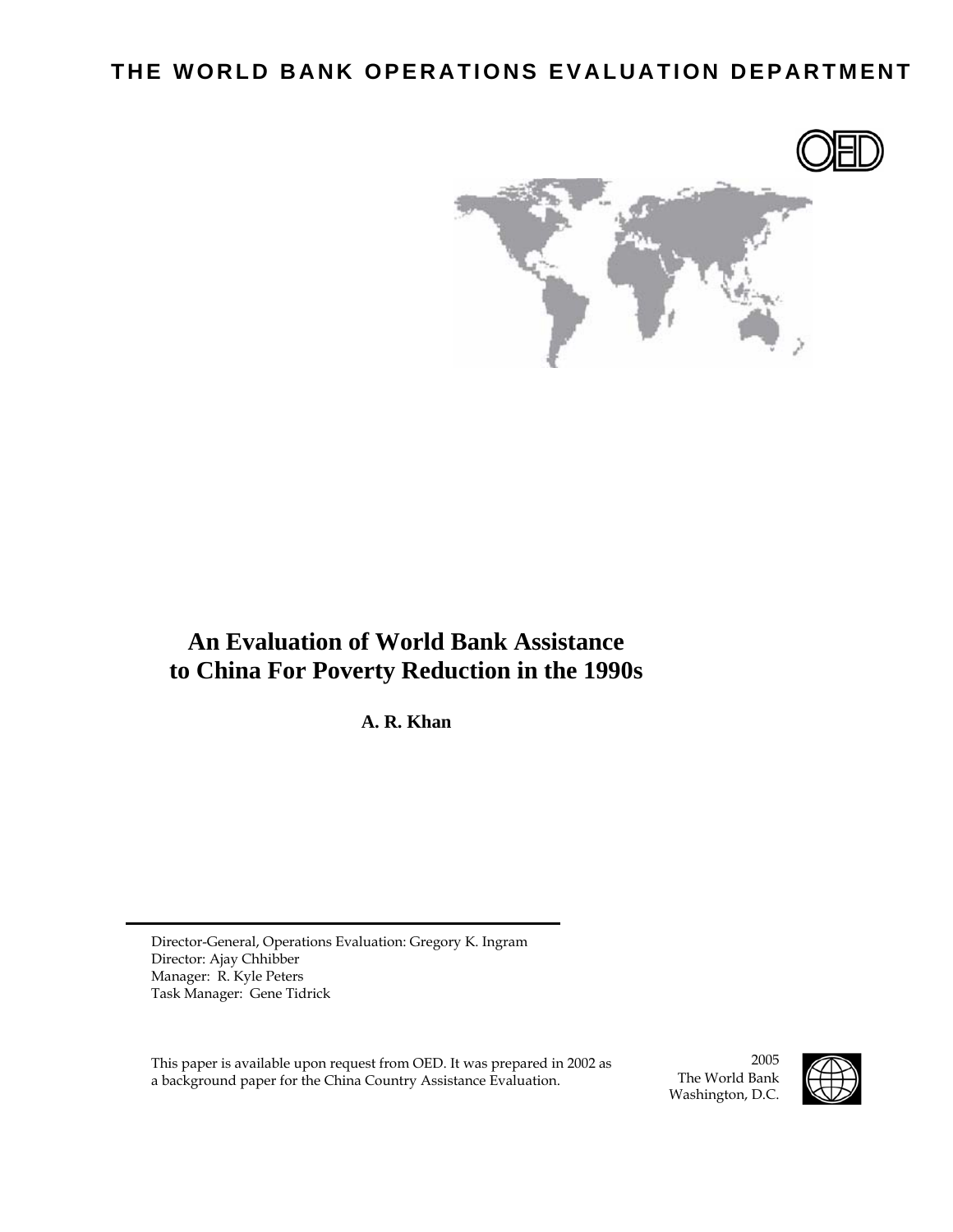#### *ENHANCING DEVELOPMENT EFFECTIVENESS THROUGH EXCELLENCE AND INDEPENDENCE IN EVALUATION*

*The Operations Evaluation Department (OED) is an independent unit within the World Bank; it reports directly to the Bank's Board of Executive Directors. OED assesses what works, and what does not; how a borrower plans to run and maintain a project; and the lasting contribution of the Bank to a country's overall development. The goals of evaluation are to learn from experience, to provide an objective basis for assessing the results of the Bank's work, and to provide accountability in the achievement of its objectives. It also improves Bank work by identifying and disseminating the lessons learned from experience and by framing recommendations drawn from evaluation findings.* 

OED Working Papers are an informal series to disseminate the findings of work in progress to encourage the exchange of ideas about development effectiveness through evaluation*.* 

The findings, interpretations, and conclusions expressed here are those of the author(s) and do not necessarily reflect the views of the Board of Executive Directors of the World Bank or the governments they represent.

The World Bank cannot guarantee the accuracy of the data included in this work. The boundaries, colors, denominations, and other information shown on any map in this work do not imply on the part of the World Bank any judgment of the legal status of any territory or the endorsement or acceptance of such boundaries.

Contact: Operations Evaluation Department Knowledge and Evaluation Capacity Development (OEDKE) e-mail: eline@worldbank.org Telephone: 202-458-4497 Facsimile: 202-522-3125 http:/www.worldbank.org/oed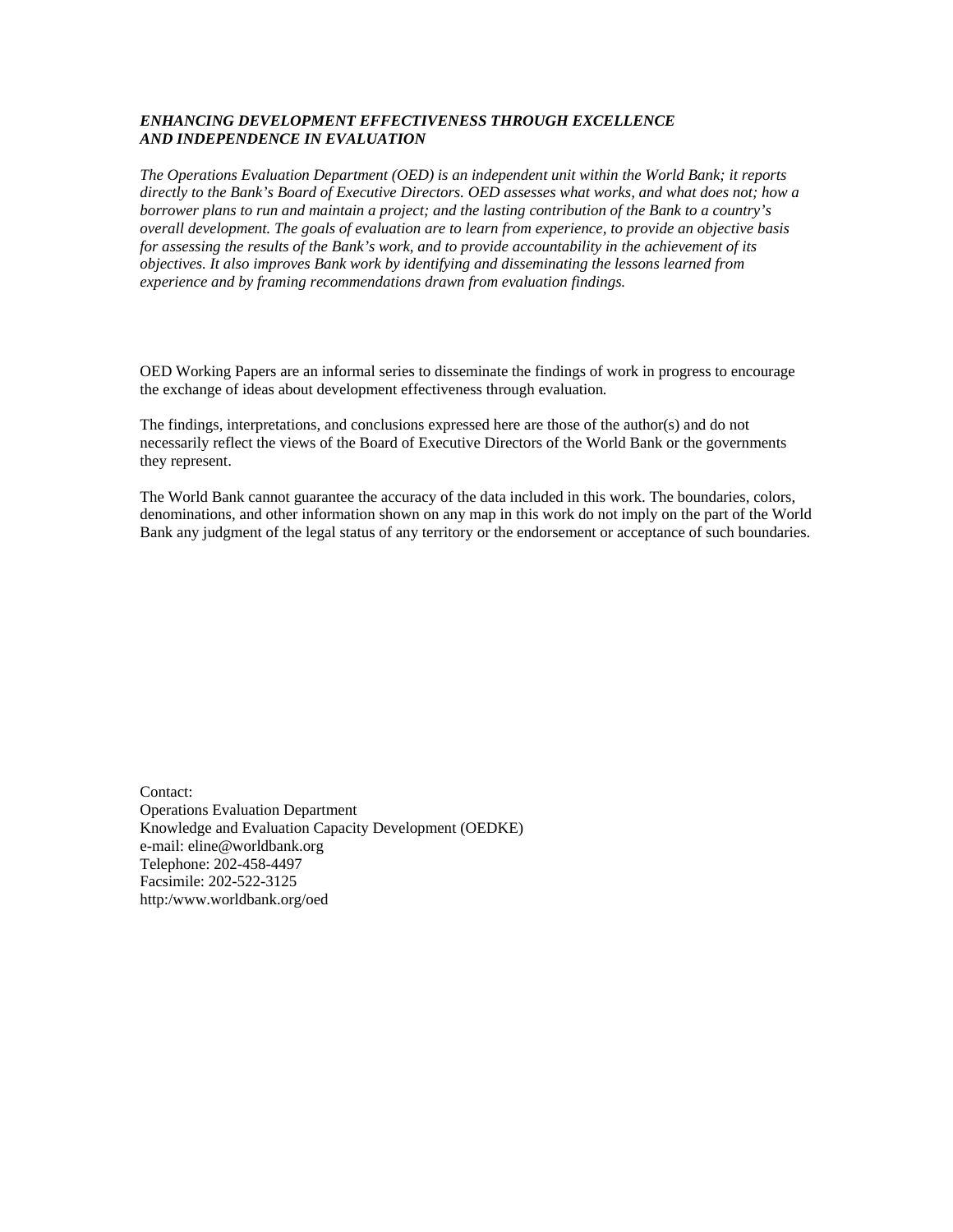## **Acknowledgments**

 The author is grateful for the help that he has received from many members of the World Bank staff in Washington D.C. and Beijing; officials of the Government of the PRC and the Ningxia Provincial Government; and professional colleagues both in and outside China. In particular he would like to acknowledge the help received from Tamar Manuelyan Atinc, who provided help at the preparatory stage and sent comments on an earlier draft; Athar Hussain, who gave valuable suggestions on the draft as a peer reviewer; Alan Piazza, who gave many useful suggestions both during the preparatory stage and on the penultimate draft; Carl Riskin, who generously provided comments, suggestions and background material; and Gene Tidrick, whose invaluable help at every stage made the report possible. Deepak Bhattasali, Shahoua Chen, Qiang Cui, Uma Lele, Martin Ravallion, Geoffrey Read, Supee Teravaninthorn, Wang Sangui, Zhao Renwei, Zhu Ling and several members of the China Country Assistance Evaluation Team not mentioned above provided valuable comments and help. For all remaining errors and inadequacies the author alone is responsible.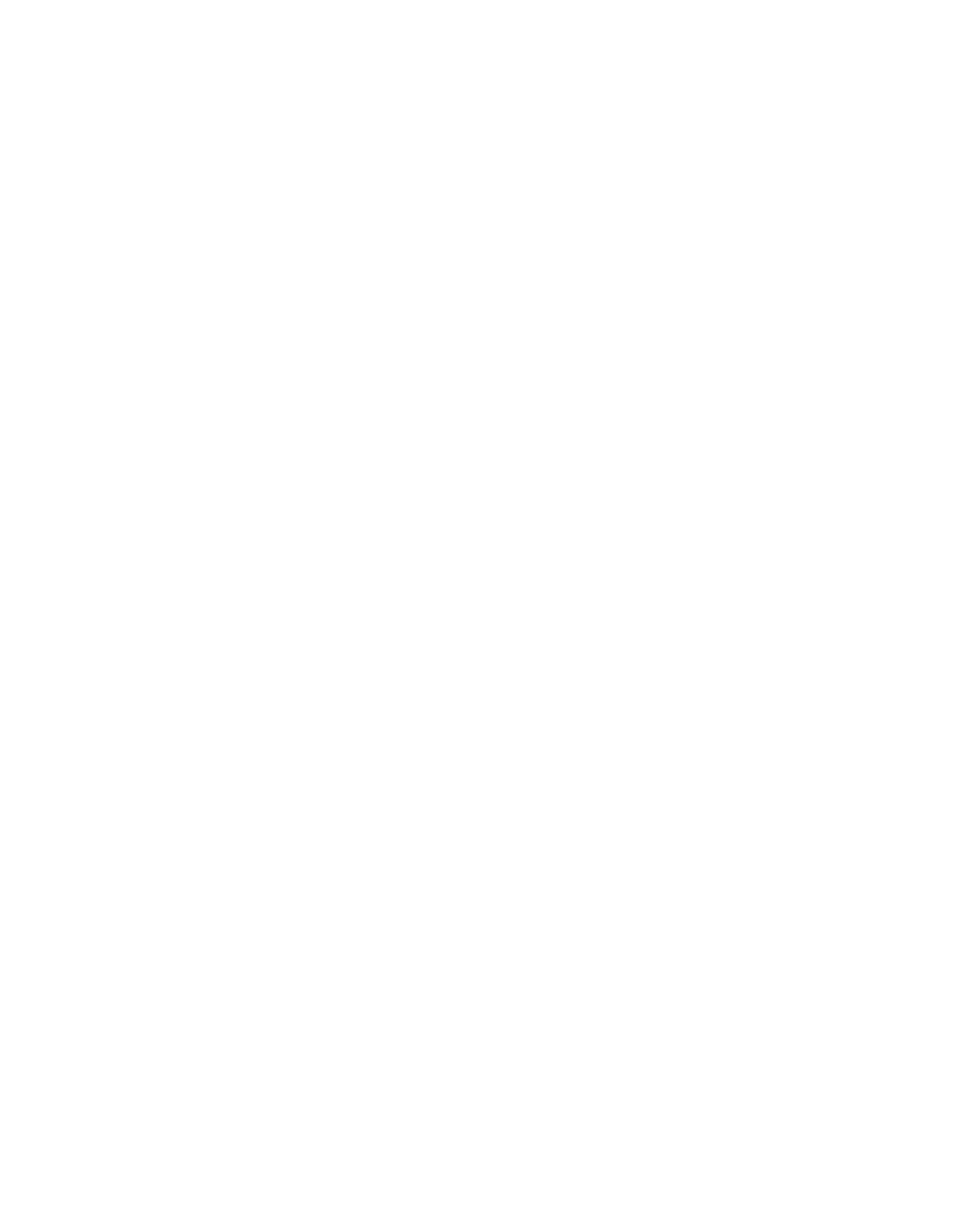## **ACRONYMS**

| <b>CPI</b><br><b>Consumer Price Index</b><br><b>ESW</b><br><b>Economic and Sector Work</b> |
|--------------------------------------------------------------------------------------------|
|                                                                                            |
|                                                                                            |
| <b>FAO</b><br>Food and Agriculture Organization                                            |
| <b>GDP</b><br><b>Gross Domestic Product</b>                                                |
| <b>MLSS</b><br>Minimum Living Standard Scheme                                              |
| <b>NBS</b><br><b>National Bureau of Statistics</b>                                         |
| <b>NGO</b><br>Non governmental organization                                                |
| <b>PRC</b><br>People's Republic of China                                                   |
| <b>PTI</b><br>Poverty-targeted Intervention                                                |
| <b>TVE</b><br>Township and Village Enterprises                                             |
| <b>World Trade Organization</b><br><b>WTO</b>                                              |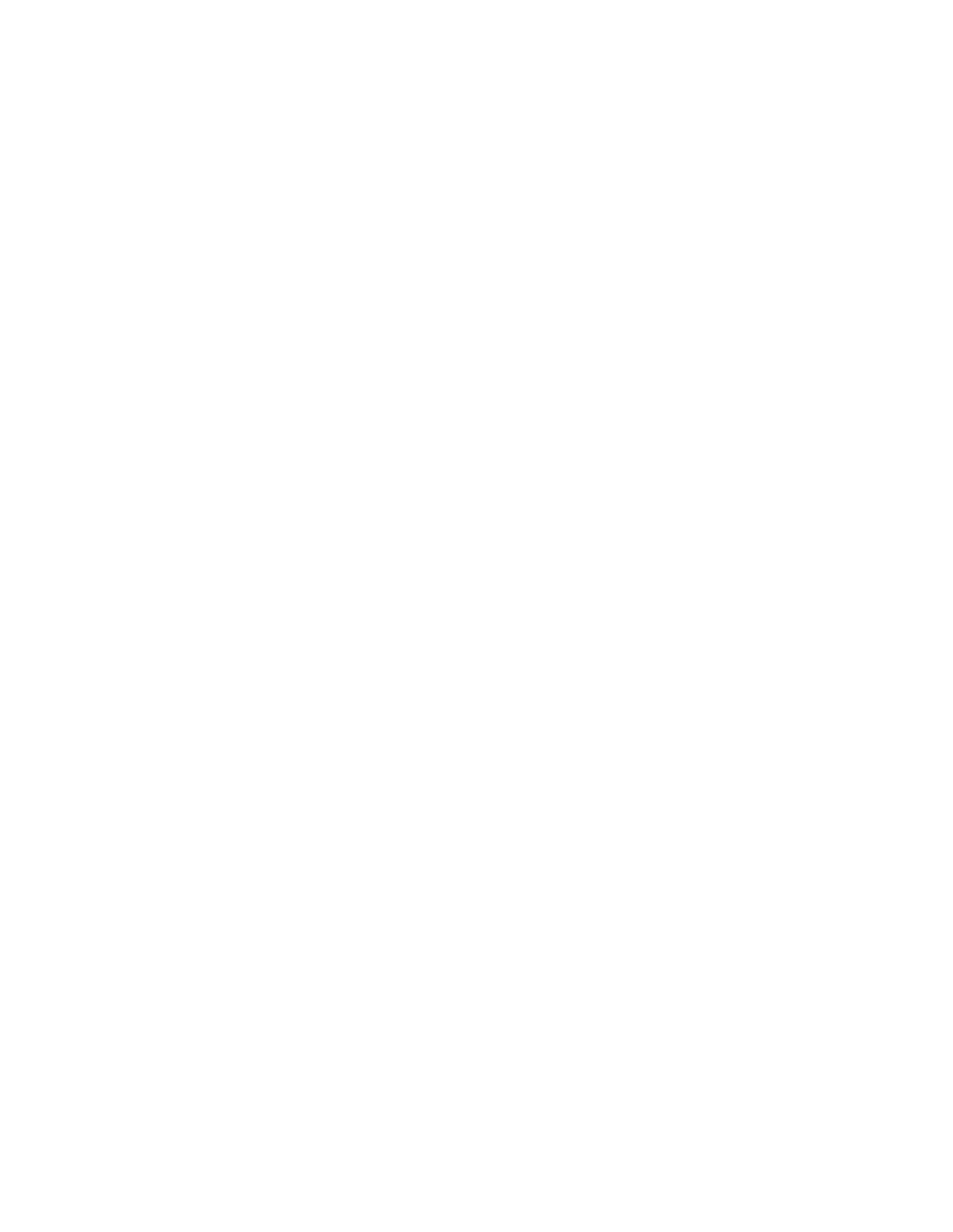# **Table of Contents**

| $\mathbf{1}$     |                                                        |  |
|------------------|--------------------------------------------------------|--|
| 2.               |                                                        |  |
| 3.               |                                                        |  |
|                  |                                                        |  |
|                  |                                                        |  |
|                  | Regressive transfer to households and reduced transfer |  |
|                  |                                                        |  |
|                  |                                                        |  |
|                  |                                                        |  |
| $\overline{4}$ . |                                                        |  |
| 5.               |                                                        |  |
|                  |                                                        |  |
|                  |                                                        |  |
|                  |                                                        |  |
|                  |                                                        |  |
|                  |                                                        |  |
|                  |                                                        |  |
|                  | Are there enough best-practice projects for poverty    |  |
|                  |                                                        |  |
|                  |                                                        |  |
|                  |                                                        |  |
| 6.               |                                                        |  |
|                  |                                                        |  |
|                  |                                                        |  |
|                  |                                                        |  |
|                  |                                                        |  |

### **Tables**

| $2.2^{\circ}$ |  |
|---------------|--|
|               |  |
|               |  |
|               |  |
|               |  |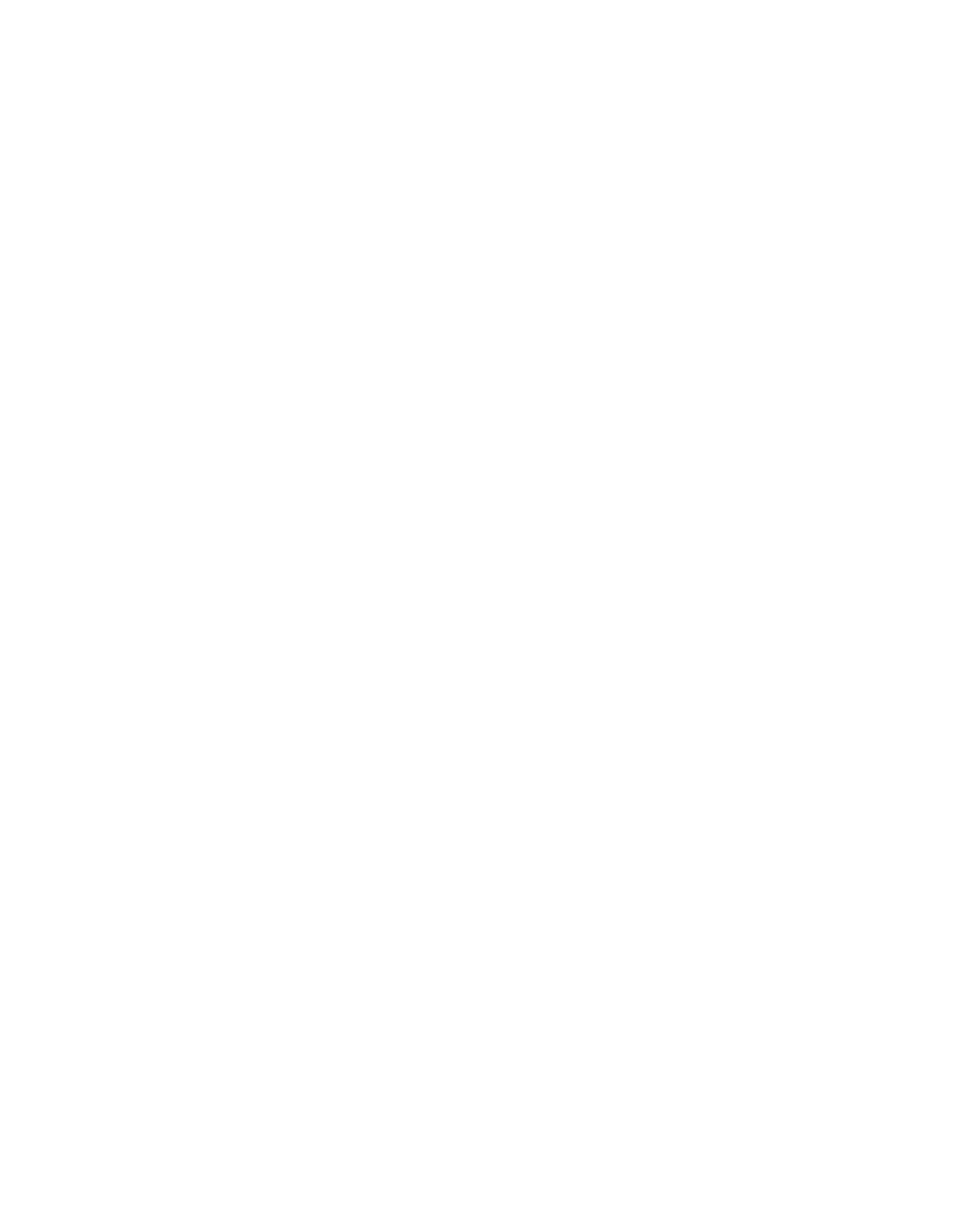## **1. Introduction**

1.1 This paper attempts an evaluation of World Bank's assistance to China for poverty reduction during the 1990s. It begins with a summary of China's performance in poverty reduction during the decade as a backdrop to the subject (Section II). This is followed, in Section III, by an analysis of the causes why China's performance in poverty reduction was not faster during this decade of extraordinarily rapid growth. Section IV briefly considers the evolution of China's strategy for poverty reduction. Section V, the central section of the paper, discusses the role of the Bank's main instruments - economic and sector work; and lending operations – in helping China alleviate poverty. Section VI considers future priorities for Bank strategy in China to help accelerate the reduction of remaining poverty in the country.

## **2. China's Performance in Poverty Reduction in the 1990s**

2.1 Estimation of poverty trends in China, as in most developing countries, has to be based on imperfect statistical sources. Arguably, methodological inadequacies underlying the official and most unofficial estimates are greater than they need to be. The income definition used by China's National Bureau of Statistics (NBS) in its surveys is flawed. Published survey data, which serve as the basis of estimates with minor exceptions, are available only for highly aggregated groups and not for individual households. The sample for urban China systematically excludes the migrant households who do not have resident permits. For the period under review, namely the 1990s, the official cost-ofliving indices suffer from methodological biases. On top of these difficulties, the official poverty lines are highly questionable indicators of constant command over goods and services over time. These problems make it very difficult to form a clear view of the change in the incidence of poverty in China.<sup>[1](#page-8-0)</sup>

2.2 Ignoring these problems, and concentrating on the best estimates available from World Bank's own work, what judgment does one form about the trend in the incidence of poverty in China during the 1990s? The main findings may be summarized as follows.

<span id="page-8-0"></span> $\overline{a}$ 1 These issues are elaborated in section IV.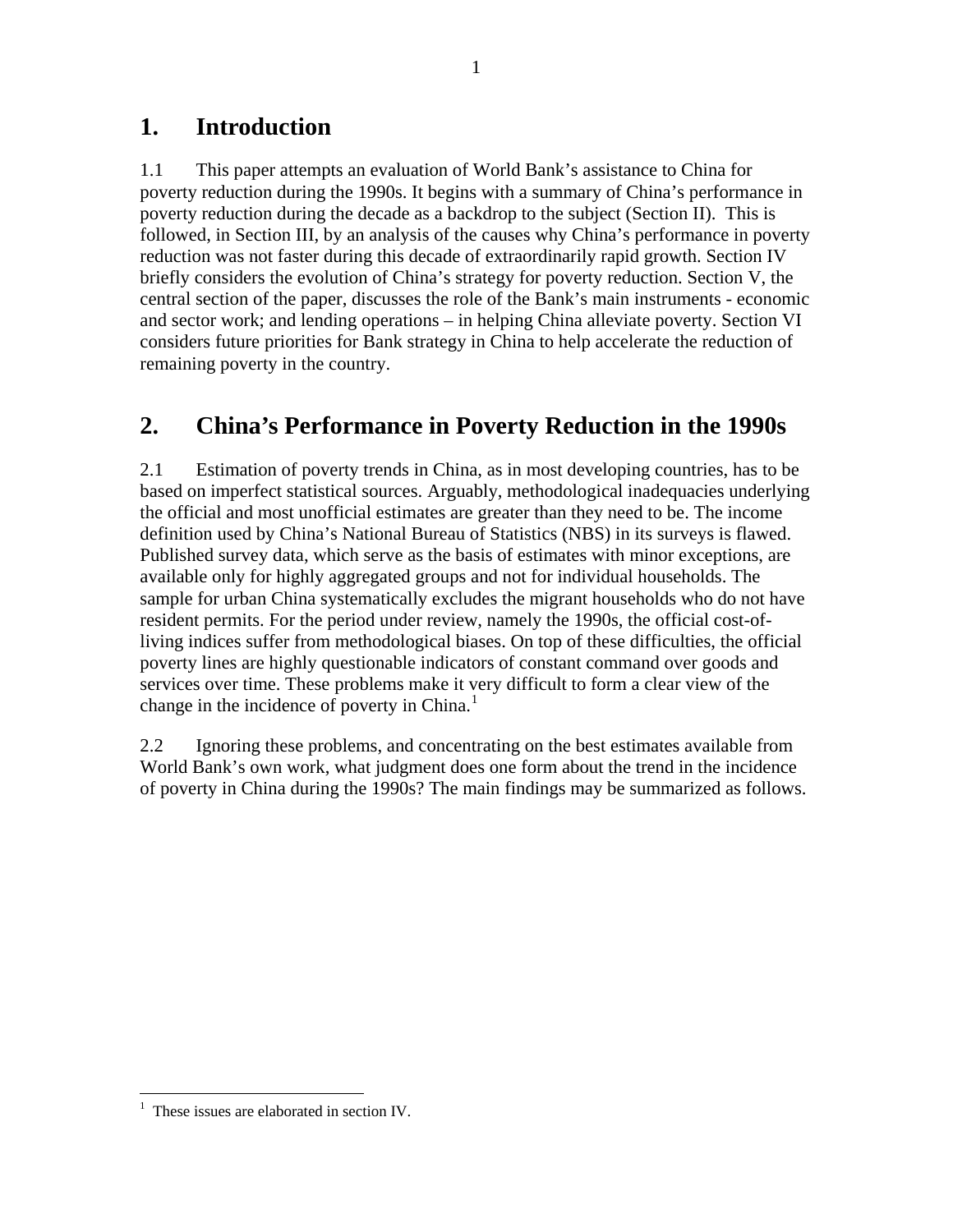| (Percent of Population below the Poverty Line) |       |                |              |                 |      |
|------------------------------------------------|-------|----------------|--------------|-----------------|------|
| <b>Year</b>                                    | Rural |                | <b>Urban</b> | <b>National</b> |      |
|                                                | (1)   | (2)            | (1)          | (2)             |      |
| 1990                                           | 31.3  | 42.5           | 1.0          | 14.0            | 31.5 |
| 1991                                           | 31.7  | $\overline{a}$ | -            | $\overline{a}$  | -    |
| 1992                                           | 30.1  | 40.6           | 0.8          | 7.6             | 29.6 |
| 1993                                           | 29.1  | 40.6           | 0.7          | 8.2             | 29.4 |
|                                                |       |                |              |                 |      |
| 1994                                           | 25.9  | 34.6           | 0.9          | 8.5             | 25.0 |
| 1995                                           | 21.8  | 30.8           | 0.6          | 5.8             | 22.0 |
| 1996                                           | 15.0  | 24.1           | 0.5          | 5.4             | 17.2 |
|                                                |       |                |              |                 |      |
| 1997                                           | 13.5  | 24.0           | 1.0          | 5.4             | 17.0 |
| 1998                                           | 11.5  | 24.1           | 1.0          | 5.8             | 17.1 |
| 1999                                           | 11.2  | 24.9           | 0.5          | 4.1             | 17.4 |
|                                                |       |                |              |                 |      |

**Table 2.1: Selected Indices of Poverty Headcount** 

Note: Rural (1) refers to the income-poverty line of 1985 PPP\$ 1 (World Bank, *China: Overcoming Rural Poverty,*  March 2001; for 1999 the figure is from unpublished World Bank source). Rural (2) refers to the expenditure-poverty line of 1993 PPP\$ 1.08 (Shaohua Chen and Yan Wang, *China's Growth and Poverty Reduction, Trends between 1990 and 1999*, July 2001). Urban (1) represents the expenditure-poverty line of 1993 PPP\$ 1.08 while urban (2) represents 1.75 times the urban (1) poverty line (both from Chen and Wang, *op. cit*.). National estimate represents the expenditure-poverty line of 1993 PPP\$ 1.08 (Chen and Wang, *op. cit.*).

2.3 Over the decade as a whole, there was a substantial reduction in poverty however one chooses to measure it. Thus the proportion of population below PPP\$ 1 expenditure per day declined from 31.5 percent in 1990 to 17.4 percent in 1999. The decline in the proportion of population below PPP\$ 1 *income* per day may have been greater.<sup>[2](#page-9-0)</sup>

2.4 Almost the entire reduction in the incidence of poverty took place in 1994, 1995 and 1996 – the second of the three three-year sub-periods into which the decade might be divided - when an expenditure-poverty threshold is used. There was very little reduction in the incidence of poverty between 1990 and 1993, the first sub-period. Between 1996 and 1999, the third sub-period, the proportion of population in poverty increased. Using an income-poverty threshold for rural China, one gets a less extreme difference in the rates of poverty reduction during the three sub-periods of the decade. However, the broad pattern still holds: the rate of poverty reduction is rapid during 1994-96 and far slower during the earlier and later years.<sup>[3](#page-9-1)</sup>

<span id="page-9-0"></span> $2$  Bank's income-poverty estimates are available for rural China only and these show a faster rate of poverty reduction than do the expenditure-poverty estimates (cols. 1 and 2 of Table 1).

<span id="page-9-1"></span>At the time of preparing this background paper, World Bank estimates of poverty in available ESW reports did not go beyond 1999, which is the terminal year of analysis in this section. Unpublished World Bank estimates and work-in-progress show a decline in poverty in 2000. While this may indicate the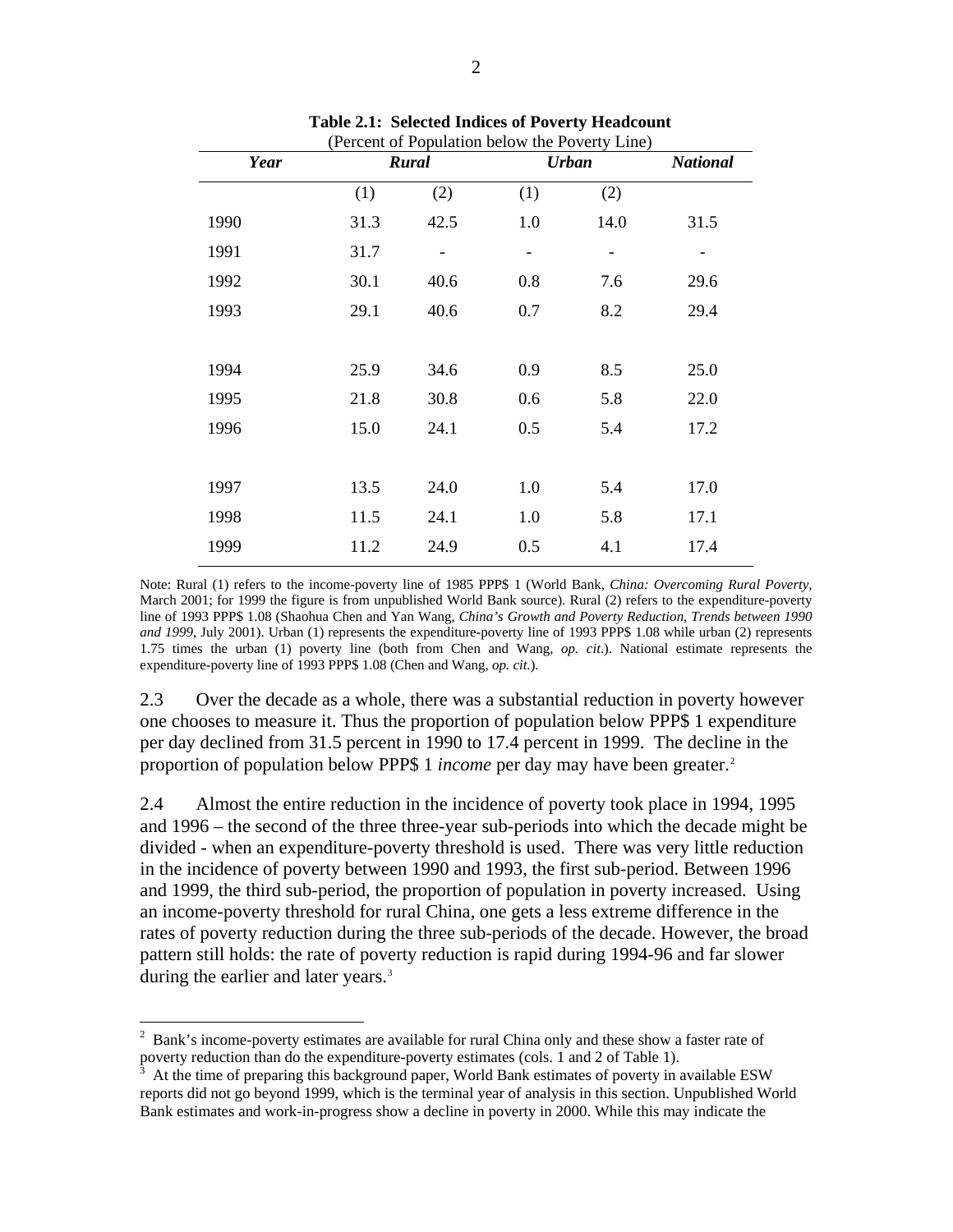2.5 For the same poverty threshold (e.g., PPP\$ 1 per day), and without a correction for cost-of-living difference between rural and urban areas, the incidence of urban poverty is minuscule in comparison with the incidence of rural poverty. The rate of reduction in urban poverty has however been slow throughout the period and, in particular, there has been no trend reduction in the second half of the decade.

2.6 Even after the substantial reduction in poverty brought about by two decades of rapid growth, the overall incidence of poverty at the end of the 1990s was higher in China than in many countries at the same average level of living.

2.7 A perusal of the above raises a number of questions concerning China's performance in poverty reduction during the 1990s. Consider first the fact that there was very little poverty reduction in the early 1990s, the first sub-period, and in the late 1990s, the third sub-period (when there was an increase in expenditure poverty and a slow reduction in income poverty). During both these sub-periods China experienced extremely high rates of GDP growth which coincided with very rapid increase in per capita real personal income in each sub-period in both rural and urban China (Table  $2.1$ ).<sup>[4](#page-10-0)</sup> That both these sub-periods witnessed slow or negative decline in poverty indicates that China failed to realize the potential for poverty reduction that was created by rapid growth due to a sharp increase in the inequality of distribution that adversely affected the relative welfare of the poor.

2.8 The magnitude of this failure is blurred by the divergent trends in poverty based on different methods of estimation. But, as Chen and Wang 2001 sharply brings out, "[I]n China, the poor benefited far less than the rich from growth", whatever indicator one uses to measure the change in welfare of different income groups. For the decade as a whole, the rate of income growth for different income groups was strongly inversely correlated with the level of their per capita income.

2.9 Next, consider how China's average incidence of poverty at the end of the 1990s, after two decades of poverty reduction, compares with that in countries with comparable average level of living, i.e., similar per capita income in PPP\$. Table 2.3 compiles the relevant information for *all* 12 countries with per capita PPP\$ income between 3,000 and 4,500 in 1999 for which poverty estimates for PPP\$ 1 poverty line are available. In addition it shows the data for Indonesia, a large country with a significantly lower real income. Of all these countries, China has by far the highest proportion of population in poverty with the exception of El Salvador, Paraguay and Turkmenistan.<sup>[5](#page-10-1)</sup> The first two of

beginning of another, more favorable, cycle in poverty trend, this does not invalidate the points made above.

<span id="page-10-0"></span><sup>&</sup>lt;sup>4</sup> The annual average growth rate in per capita personal income in rural China during the third sub-period was slightly lower than 5 percent. The annual growth rate in per capita urban personal income in both first and third sub-periods and the annual growth rate in per capita rural income in the first sub-period exceeded

<span id="page-10-1"></span><sup>5</sup> percent, in some cases by a big margin.<br><sup>5</sup> The poverty lines are based on household consumption, but in China household saving is high, even in low-income households. Using income rather than consumption, only 9.8 percent of the population would have been below the poverty line in 1999.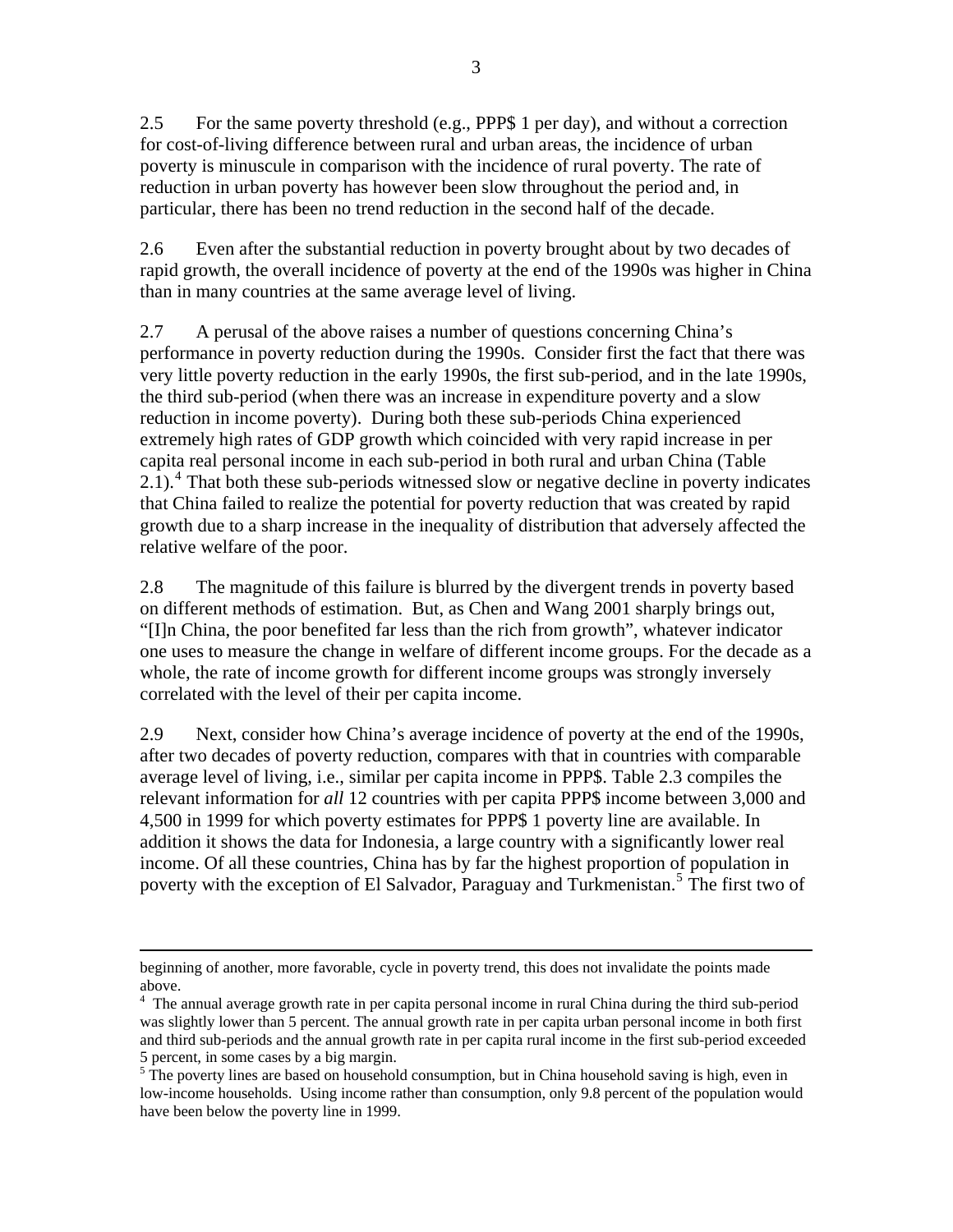|      | (Percent change over the Preceding Year) |         |                                  |          |                          |               |  |  |
|------|------------------------------------------|---------|----------------------------------|----------|--------------------------|---------------|--|--|
| Year |                                          |         | <b>GDP</b> and Component Sectors |          | Per Capita Real Personal |               |  |  |
|      |                                          |         |                                  |          |                          | <b>Income</b> |  |  |
|      | Total                                    | Primary | Secondary                        | Tertiary | Rural                    | Urban         |  |  |
| 1990 | 3.8                                      | 7.3     | 3.2                              | 2.3      | 9.2                      | 8.4           |  |  |
| 1991 | 9.2                                      | 2.4     | 13.9                             | 8.8      | 0.9                      | 7.2           |  |  |
| 1992 | 14.2                                     | 4.7     | 21.2                             | 12.4     | 5.7                      | 9.7           |  |  |
| 1993 | 13.5                                     | 4.7     | 19.9                             | 10.7     | 3.4                      | 9.5           |  |  |
| 1994 | 12.6                                     | 4.0     | 18.4                             | 9.6      | 7.4                      | 8.5           |  |  |
|      |                                          |         |                                  |          |                          |               |  |  |
| 1995 | 10.5                                     | 5.0     | 13.9                             | 8.4      | 9.9                      | 4.9           |  |  |
| 1996 | 9.6                                      | 5.1     | 12.1                             | 7.9      | 13.1                     | 3.8           |  |  |
| 1997 | 8.8                                      | 3.5     | 10.8                             | 8.2      | 5.9                      | 3.4           |  |  |
| 1998 | 7.8                                      | 3.5     | 8.9                              | 8.3      | 4.5                      | 5.8           |  |  |
| 1999 | 7.1                                      | 2.8     | 8.1                              | 7.5      | 3.8                      | 9.3           |  |  |

these exceptions are highly unequal, small Latin American countries while the third is a small former Soviet republic in transition.

**Table 2.2: Income Indicators during the 1990s** 

Note: Growth rates in GDP and component sectors are from World Bank, *Overcoming Rural Poverty*, March 2001, for the period until 1997 and estimated from the data in National Bureau of Statistics, *China Statistical Yearbook 2000* thereafter. Rural Per Capita Real Personal Income is estimated by deflating the "Per Capita Annual Net Income of Rural Households" by "General Consumer Price Index for Rural Areas", both shown in *China Statistical Yearbook 2000*. Urban Per Capita Real Personal Income is estimated by deflating "Per Capita Annual Disposable Income of Urban Households" by "General Consumer Price Index for Urban Areas", both shown in *China Statistical Yearbook 2000.*

| Country       | $\overline{\phantom{a}}$<br>o<br>Per Capita PPP\$ | <b>Percent in Poverty</b> |
|---------------|---------------------------------------------------|---------------------------|
| El Salvador   | 4,260                                             | 26.9                      |
| Turkemenistan | 3,340                                             | 20.9                      |
| Paraguay      | 4,380                                             | 19.5                      |
| <b>China</b>  | 3,550                                             | 18.5                      |
| Peru          | 4,480                                             | 15.5                      |
| Guatemala     | 3,630                                             | 10.0                      |
| Indonesia     | 2,660                                             | 7.7                       |
| Sri Lanka     | 3,230                                             | 6.6                       |
| Jamaica       | 3,390                                             | 3.2                       |
| Egypt         | 3,460                                             | 3.1                       |
| Ukraine       | 3,360                                             | 2.9                       |
| Jordan        | 3,880                                             | <2.0                      |
| Morocco       | 3,320                                             | < 2.0                     |

**Table 2.3: Comparison of Poverty Using PPP\$ Per Day** 

*Source:* World Development Indicators 2002.

2.10 Consider next the view that China does not have a significant problem of urban poverty, a view which is not only held by the official Chinese policy makers but might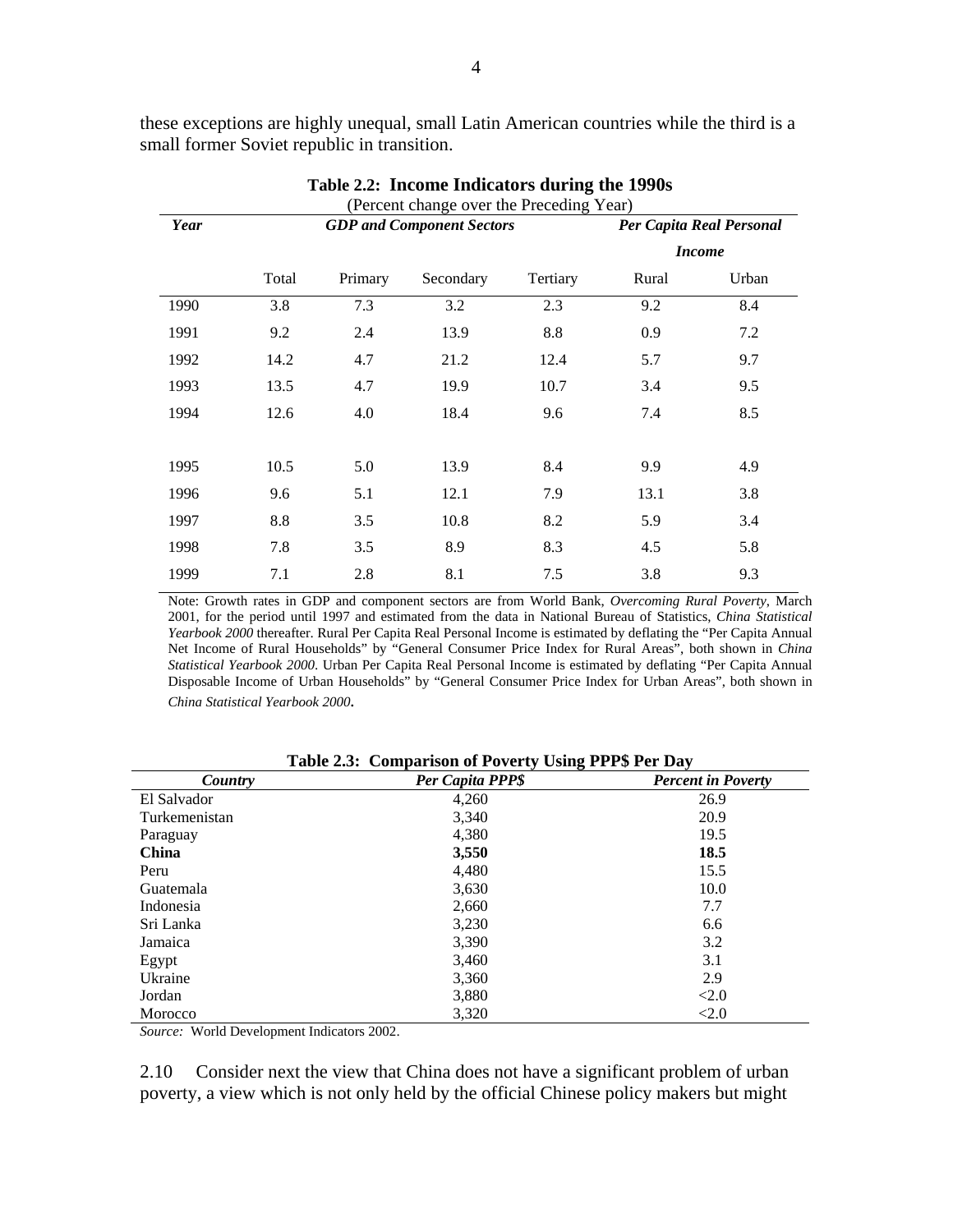also be attributed to the Bank's most recent poverty assessment of China.<sup>[6](#page-12-0)</sup> The ostensible reason for this is that a negligible proportion of the urban population is below the PPP\$ 1 poverty line.<sup>[7](#page-12-1)</sup> But serious questions have been raised about the appropriateness of this measure as an acceptable living standard for urban China for which, in official discussions, a higher poverty line is commonly used. Perhaps the most careful study of urban poverty in China, prepared for the Asian Development Bank and based on far more detailed data than the estimates in Table 2.1 above are based on, finds that in 1998 the incidence of absolute poverty, for a rather stringent threshold, was quite significant: 4.7 percent for income measure and 11.9 percent for expenditure measure.<sup>[8](#page-12-2)</sup> It finds that small increases in the poverty line lead to large increases in the proportion of population in poverty. The study also finds that the incidence of poverty among the migrant urban population, who are left out of the regular NBS surveys, is fifty percent higher than among the registered urban population. The very fact that these migrants have been increasing steadily as a proportion of registered urban population indicates that the trend in urban poverty discernible from estimates reported in Table 1 and elsewhere, which are based on the NSB survey data, are biased downward.

2.11 Is China's continued high incidence of poverty, according to the above indicators, due to the use of too high a poverty line? There is a view that the equivalent of PPP\$ 1 is too high a standard of absolute poverty for rural China. Indeed this is the view underlying the official poverty line which in recent years has been about 70 percent of the equivalent of PPP\$ 1. First, it should be noted that this is unlikely to alter any of the conclusions about the *rate of change* in poverty over time. While the official Chinese estimates of rural poverty are lower than the Bank's, they actually show a *lower rate of reduction* than do the Bank's estimates.<sup>[9](#page-12-3)</sup> Secondly, by itself a lower poverty threshold is unlikely to

<span id="page-12-0"></span><sup>6</sup> World Bank, *China: Overcoming Rural Poverty*, March 2001. The exclusive pre-occupation of this report – the only comprehensive poverty assessment for the 1990s - with rural poverty implies a presumption on its part that urban poverty is not a problem in China especially in view of an absence of any ESW on the urban poor.

<span id="page-12-1"></span> $<sup>7</sup>$  It is useful to be clear about the procedure followed in making the PPP\$ poverty estimates. The objective</sup> is to make poverty lines internationally comparable. The national average conversion factor between domestic currency value and PPP\$ value of consumption is used to arrive at the domestic currency equivalent of PPP\$ 1 (more recently PPP\$ 1.08 which is estimated to be the approximate equivalent of the "national", nutrition-based, poverty line for a set of ten poor countries for which direct PPP\$ national accounts estimates are available) for some benchmark year (1993 in recent estimates). There is however no mention in Chen and Wang, 2001 that adjustment between urban and rural poverty lines is made to reflect cost-of-living difference. Indeed the procedure does not make any adjustment for the difference between the PPP\$ conversion factor for the expenditure bundles of different income/expenditure groups. The method uses the average adjustment factor for all income/expenditure groups. It is highly doubtful that the average PPP conversion factor is the same as the one for the expenditure bundle of the poor. It has also been reported that recent research at the NSB has shown that the PPP\$ conversion rate used by the Bank diverges by a wide margin from the rate estimated by using recent price data.

<span id="page-12-2"></span>The study – *Final Report: Urban Poverty in PRC*, TAR:PRC 33448, prepared for the ADB by Athar Hussain and others – is yet to be published. It uses the household level data from the 1998 Urban Household Survey by the NSB. It calculates the food-poverty line for each of the 31 provinces by using the consumption pattern of the poorest quintile of population to obtain the "cost efficient" value of 2100 kilocalories and, to arrive at the poverty line, adds to it the proportion of non-food expenditure of the typical household that barely attains the minimum food consumption.

<span id="page-12-3"></span><sup>&</sup>lt;sup>9</sup> Official Chinese estimates of rural poverty, based on income measure, fell from 9.5 percent in 1990 to 4.6 percent in 1998. As col. 1 of Table 1 shows, the World Bank's income poverty estimate for rural China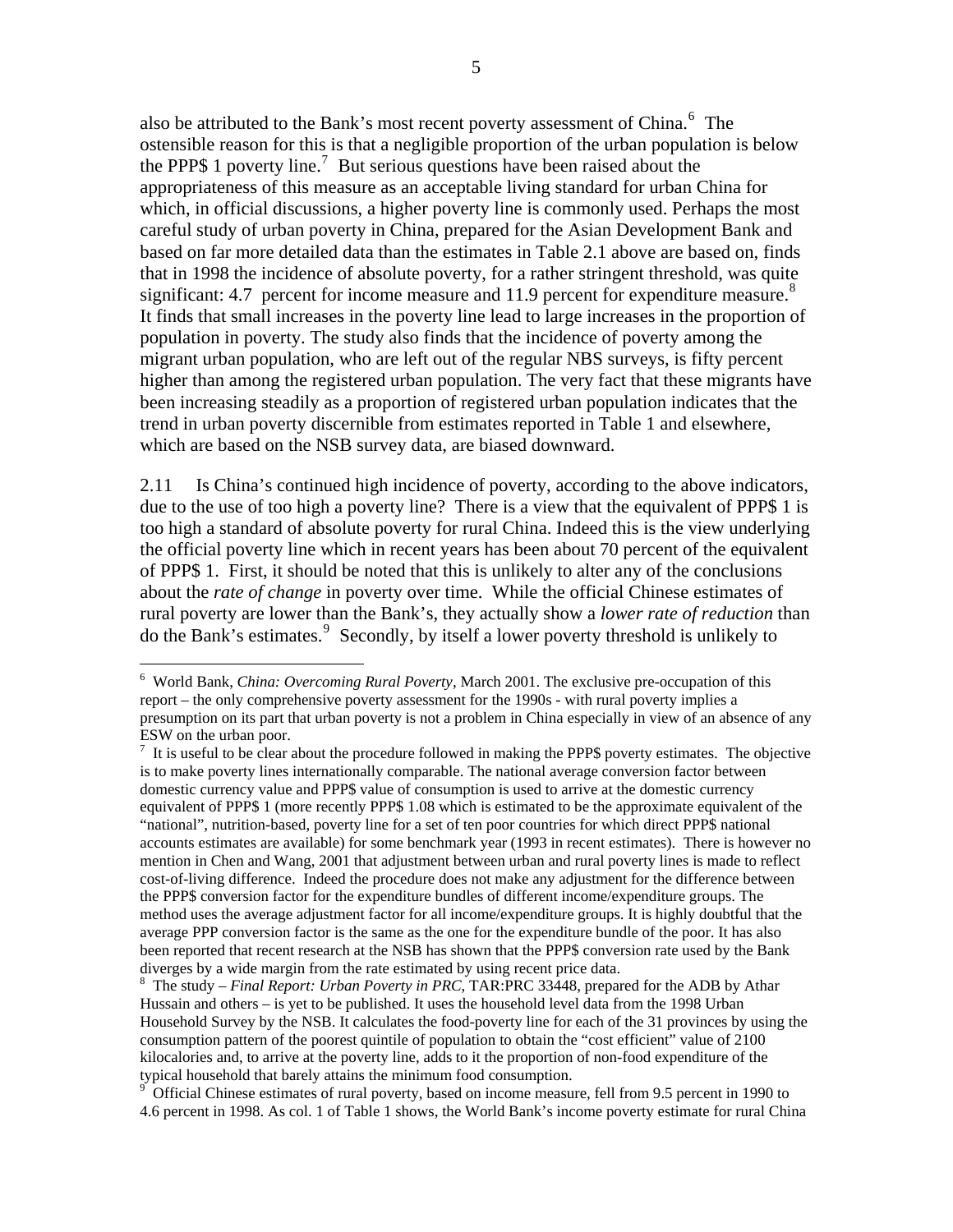change the conclusion about the comparison of poverty in China with the poverty in other countries because an equivalent PPP poverty line would have to be used for other countries for such a comparison. But the most telling argument against using a lower poverty line for the purpose of public policy is perhaps based on the findings of a 1997 survey of six poor counties in southwest, northwest and central China by the Institute of Agricultural Economics of the Chinese Academy of Agricultural Sciences which shows that 50 percent of the people were below 2,100 kilocalories of food consumption per day whereas only 33 percent were below the official poverty line (which, as noted above, was approximately 70 percent of the equivalent of PPP\$ 1).<sup>[10](#page-13-0)</sup> This finding is in conformity with the view emerging out of numerous studies that a significantly lower poverty line than the equivalent of PPP\$ 1 would mean that many above the poverty threshold would suffer from nutritional inadequacy of the most basic kind.<sup>[11](#page-13-1)</sup>

2.12 If broader indicators are considered, one encounters evidence of the persistence of substantial deprivation and a significant worsening of *some* indicators of deprivation. According to a survey by the NBS, among the 170,000 administrative villages in designated poor counties, 20 percent do not have roads of acceptable standard, 8 percent have no electricity, two-thirds have no telephone and tap water, 14 percent are without primary schools and one-fourth are without clinics or doctors.<sup>[12](#page-13-2)</sup> FAO estimated that 11 percent of the population consumed less than 1920 kcal/day during 1996-98<sup>[13](#page-13-3)</sup> and an independent study based on a detailed survey established that in 1995 17 percent of the rural population consumed less than 2100 kcal/day.<sup>[14](#page-13-4)</sup> National surveys by the Health Ministry have found a 22 percent stunting rate among China's children in 1998 and much higher rates in poor counties.<sup>[15](#page-13-5)</sup> These indicators of deprivation are larger than the *official* estimates of income poverty in China. There is evidence that some of these broader indicators have become worse over time, especially in poor areas. For example, an influential World Bank study reports that the proportion of population having access to government health facilities declined from 71 percent in 1981 to only 21 percent in 1993.<sup>[16](#page-13-6)</sup> Another study estimates that 25 million Chinese fell below the official poverty line in 1998 because of the costs of "catastrophic medical expenses".<sup>[17](#page-13-7)</sup>

fell over the same period from 31.3 percent to 11.5 percent. Also note that Chen and Wang, 2001 shows that for the poverty line of PPP\$ 0.75 the trends during the three sub-periods are exactly the same as for the poverty line of PPP\$ 1.08.

<span id="page-13-0"></span><sup>&</sup>lt;sup>10</sup> These results were provided to the author by Dr. Wang Sangui, the Director of the Division of Poverty and Development of the Institute, from the unpublished report of the survey.

<span id="page-13-1"></span><sup>&</sup>lt;sup>11</sup> For an account of the literature arguing this view, see Albert Park and Wang Sangui, "China's Poverty Statistics", in *China Economic Review* 12 (2001).

<span id="page-13-4"></span>

<span id="page-13-3"></span><span id="page-13-2"></span><sup>&</sup>lt;sup>12</sup> This is reported in the forthcoming UNDP report, *Policies for Poverty Reduction in China*.<br><sup>13</sup> FAO, *The State of Food Insecurity in the World*, Rome, 2000.<br><sup>14</sup> Zhu Ling, "Food Security of Low-Income Groups in Rur

<span id="page-13-6"></span><span id="page-13-5"></span><sup>&</sup>lt;sup>15</sup> This is reported in A. Park and S. Wang, "China's Poverty Statistics", *China Economic Review 12*, 2001.<br><sup>16</sup> World Bank, *China 2020: Development Challenges in the New Century*, 1997, p. 25.<br><sup>17</sup> Story by Martin Fac

<span id="page-13-7"></span>Care Critical" *China Daily*, September 17, 2002.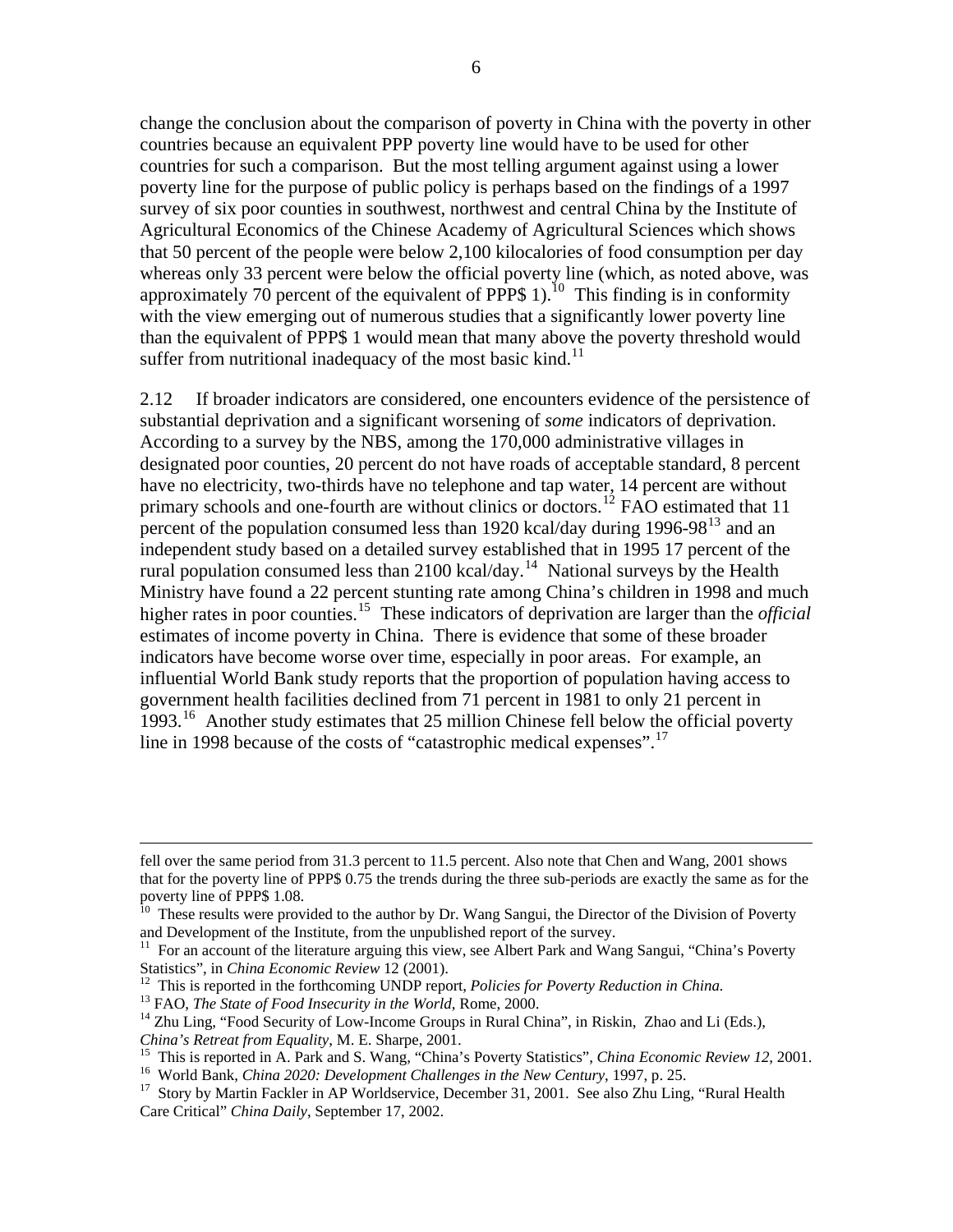2.13 Any conclusion based on the evidence cited above must be qualified because of the general uncertainty about the quality of data that underlie the evidence. Time-series data on household income and expenditure need to be subjected to much careful scrutiny before resolving the conflict among different indicators, e.g., estimates of poverty based on income and expenditure thresholds. Inter-country comparison of population below PPP\$ 1 is similarly subject to many inaccuracies such as those underlying the estimates of PPP\$ conversion rates (see footnote 7 above). Mindful of these qualifications, one might note the following broad features of China's performance in poverty reduction during the 1990s. On the one hand, China's success in pulling scores of millions out of poverty stands in sharp contrast to the increase in the number of poor in the rest of the developing world taken together.<sup>[18](#page-14-0)</sup> All available indicators suggest that at the end of the decade the incidence of absolute poverty was substantially lower than at its beginning. Going by this indicator, any developing country would be justifiably proud of such performance. On the other hand, some of the evidence cited above raises questions concerning certain aspects of China's performance in poverty reduction. Most of the indices of income and expenditure poverty suggest that, during early and late 1990s in particular, the reduction in poverty in China may have fallen short of the opportunity for poverty reduction that was created by its astounding growth record. International comparison, based on admittedly imperfect data, suggest the possibility that, for all its success in rapidly reducing poverty over the last two decades, China may still have at the end of the 1990s a higher incidence of poverty than many major countries at comparable living standard. Finally, there are reasons to fear that official Chinese strategy for poverty reduction has underestimated both the magnitude and the persistence of the problem of urban poverty. As noted above, all these evidence need further careful scrutiny before a definitive account of China's poverty performance during the decade can be put together. And yet the mixed evidence on performance calls for an analysis of the reasons why China's remarkable growth during the 1990s was not accompanied by a faster rate of poverty reduction.

## **3. Why was Poverty Reduction in the 1990s Not Faster?**

3.1 Simulation exercises have shown that, with unchanged distribution of income, the rate of reduction in poverty in China during the period since the mid 1980s would have been far greater than the actual rate of poverty reduction. Some increase in inequality during the reform period was inevitable, even desirable. For example, the artificial and arbitrary egalitarianism in the structure of urban wages that reforming China inherited from the past was a serious obstacle to efficiency and incentives. An increase in inequality due to a more rational structure of wages, reflecting differences in productivity, would contribute to an increase in inequality though it is probable that, by increasing efficiency and growth, it would offset its effect on poverty. There are, however, many other sources of increase in inequality which can not be claimed to have contributed to efficiency and growth.

<span id="page-14-0"></span><sup>&</sup>lt;sup>18</sup> According to World Bank staff calculations, the number of people below the poverty line of PPP\$1 per day, fell by 8 million worldwide between 1987 and 1998, but their number outside of China actually increased by 82 million.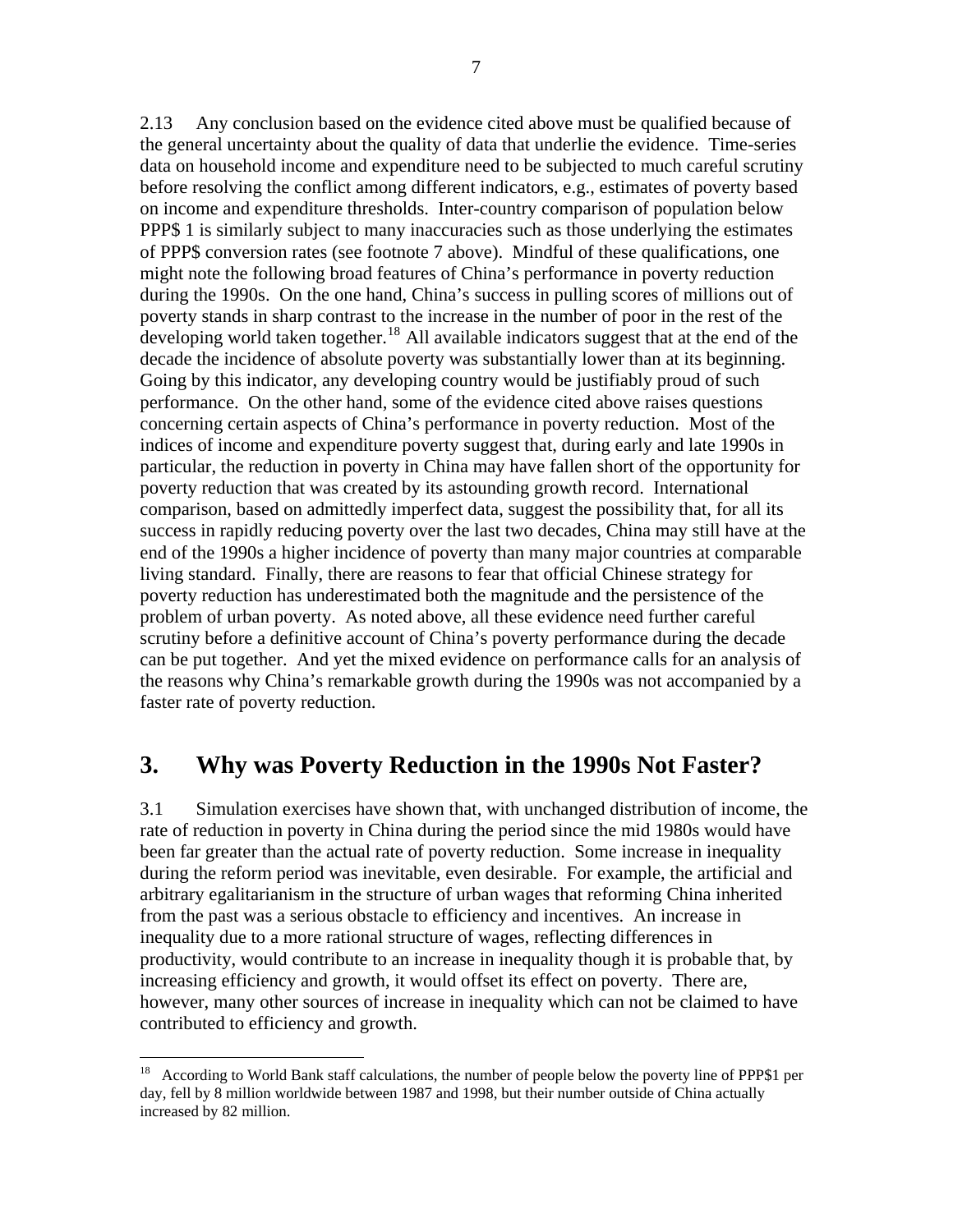#### **Increase in inter-regional inequality**

3.2 China's economic growth has been regionally concentrated in the coastal and eastern provinces. In comparison, the central and western regions have grown at a much slower rate. <sup>[19](#page-15-0)</sup> While the eastern provinces had certain natural advantages in attracting the location of export industries and foreign direct investment in the period of China's rapid integration with the global economy since the mid 1980s, the difference in the growth performance between the East and the rest of the country was at least partly an outcome of discriminatory public policy. Special privileges designed to attract foreign direct investment were long limited to the coastal region. The disadvantage of the backward regions in competing for investment resources was exacerbated by arbitrary administrative strictures. Artificial depression of producers' prices for grain in the past was detrimental to the growth of the rural areas in certain provinces in the central and western regions which had a comparative advantage in grain production. The pricing of natural resources proved more detrimental to poor provinces than to others. An example is the extraction of the vast quantities of coal, using up scarce fresh water, out of poor areas of Shanxi at extremely low ex-factory price. The mountainous areas of the poor provinces in particular suffered from the serious inadequacy of infrastructure and access to resources. Poverty in China is heavily concentrated in the poor central and western provinces, especially in the remote mountainous areas. Only after the mid 1990s signs of a reversal of some of these policies became discernible in China.

#### **Slow and disequalizing rural income growth**

1

3.3 Poverty in China is overwhelmingly concentrated in rural areas both because they still accounted for nearly 70 percent of the population at the end of the 1990s and because of the very large difference between the average urban and the average rural incomes. Based on the imperfect NBS data, the ratio of per capita urban household income to per capita rural household income increased from 2.20 to 2.65 between 1990 and 1999. This widening disparity was largely due to the slow growth of agriculture and the discriminatory terms of trade for agriculture over much of the period. A major reason why China's growth in the years immediately following the launching of reforms was highly poverty alleviating was that this period witnessed a rapid reduction in the disparity between urban and rural incomes: between 1978 and 1985 the ratio of per capita urban household income to per capita rural household income declined, again based on the NBS data, from 2.57 to 1.86. This was brought about by improved producers' prices for agricultural goods and an increased flow of resources into agriculture. Available NBS estimates suggest that the terms of trade for agriculture started deteriorating after 1988.<sup>[20](#page-15-1)</sup>

<span id="page-15-0"></span><sup>&</sup>lt;sup>19</sup> According to official estimates, the eleven coastal provinces and Beijing on the average grew at 78 percent faster rate than did the western and central provinces during the 1990s. The absolute growth rate of GDP of the western and central provinces was still high by international standard. But the growth in personal income substantially lagged behind the growth in GDP everywhere in China and the inequality in the distribution of income and consumption increased over time. Together these effects seriously inhibited the ability of the western and central provinces to reduce poverty.

<span id="page-15-1"></span> $20$  The terms of trade, referred to here, is the ratio of the "General Purchasing Price Index of Farm Products" to the "General Rural Retail Price Index of Industrial Products". Both these indices are shown in NBS, *China Statistical Yearbook 2000*, p. 290. The index of terms of trade for agriculture, thus calculated, had the following values for selected years: 1978: 100; 1988: 177 (steady increase in the intervening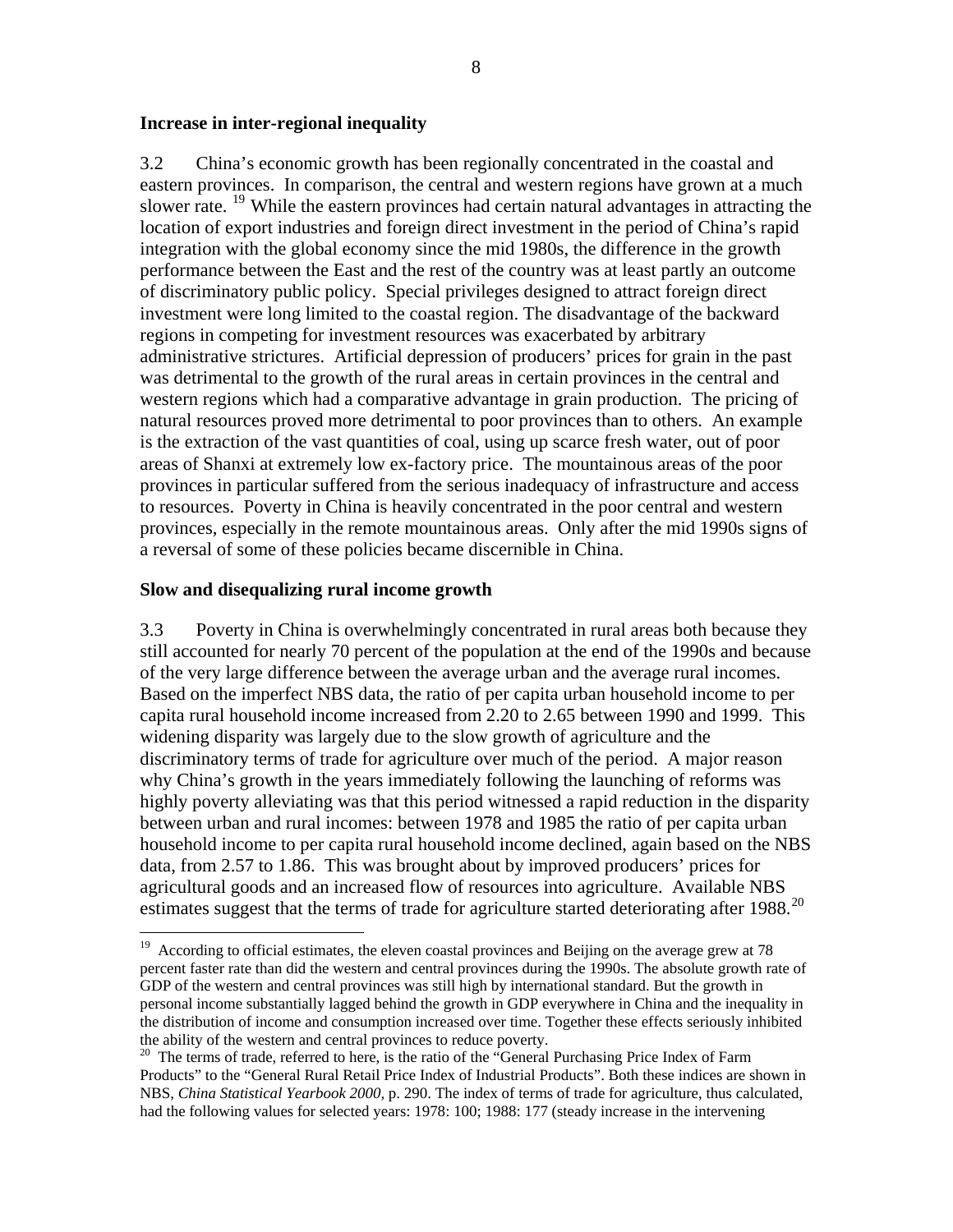Between 1994 and 1996 there was a temporary improvement in agriculture's terms of trade. After 1996 it started declining once again. At least in the period before the mid 1990s the unfavorable terms of trade for agriculture were not the outcome of market forces; these were largely a consequence of public policy of controlling the producers' price of grains. That an avoidance of this policy would have resulted in a favorable outcome for the poor is illustrated by the events of the years 1994-96 when producers' price for grains was revised upwards. There was a sharp increase in the personal income of the rural population and a large decline in the incidence of rural and overall poverty in those years (Tables 2 and 1).

3.4 The widening of urban-rural inequality after the mid 1980s was also fuelled by the reduction of public investment in agriculture, as compared to the growing need for public investment in order to overcome emerging constraints to agricultural growth, and by the disequalizing effect of the fiscal system and transfer payment (see below). Relative stagnation of agriculture and the failure of agricultural earnings to rise also meant that over time an increasing proportion of rural household income came to be derived from non-agricultural activities. While the equality of access to land has ensured a strongly egalitarian distribution of earnings from agriculture, rural household income from nonagricultural sources has been more unequally distributed because of the regional inequality in their distribution and the failure of employment in these activities to increase as rapidly as in the past, issues that are discussed more fully later. A final obstacle to improved living standard for agricultural households was the limitation of emigration out of rural areas (see below).

3.5 The failure to maintain improved terms of trade for agriculture after 1996 seems to be a complex phenomenon. During this period the preparatory reform for WTO accession appears to have limited the sustainability of high producers' price for farm products which had been introduced in 1994. It appears that the government had hoped that the official monopoly of procurement by the grain bureau would enable the latter to pass on the high procurement price to the buyers. This proved impossible due to the *de facto* operation of market forces in grain trade. As a result the grain bureau ended up with huge debts.  $^{21}$  $^{21}$  $^{21}$  The response of the government was to sharply reduce the volume of grain purchased at the guaranteed high price. The farmers were forced to sell the large remainder of the marketed output in the open market where price was far lower than the official support price. Currently the government is reforming the system of grain purchase by abandoning the official monopoly of the grain bureau. As an outcome of these consequences, the weighted average producers' price fell below the official support price. With the exception of rice, domestic prices of grains are currently the same as or higher than the world price. It therefore seems that improving agriculture's *net barter terms of trade* by raising producers' price is not a sustainable policy. Some possibility of reducing input prices may exist in so far as the domestic price of fertilizer appears to be higher than the world price. Future improvement in farm income must however be based

period, the index peaking in 1988); 1993: 154 (steady fall between 1988 and 1993, the year in which the index bottomed out); 1994: 184; 1995: 192 (sharp rise for two years which was followed by only a small decline in 1996); 1999: 151 (steady fall since 1996).

<span id="page-16-0"></span><sup>&</sup>lt;sup>21</sup> It is widely believed that the loss sustained by the grain bureau was also partly due to corruption in trading.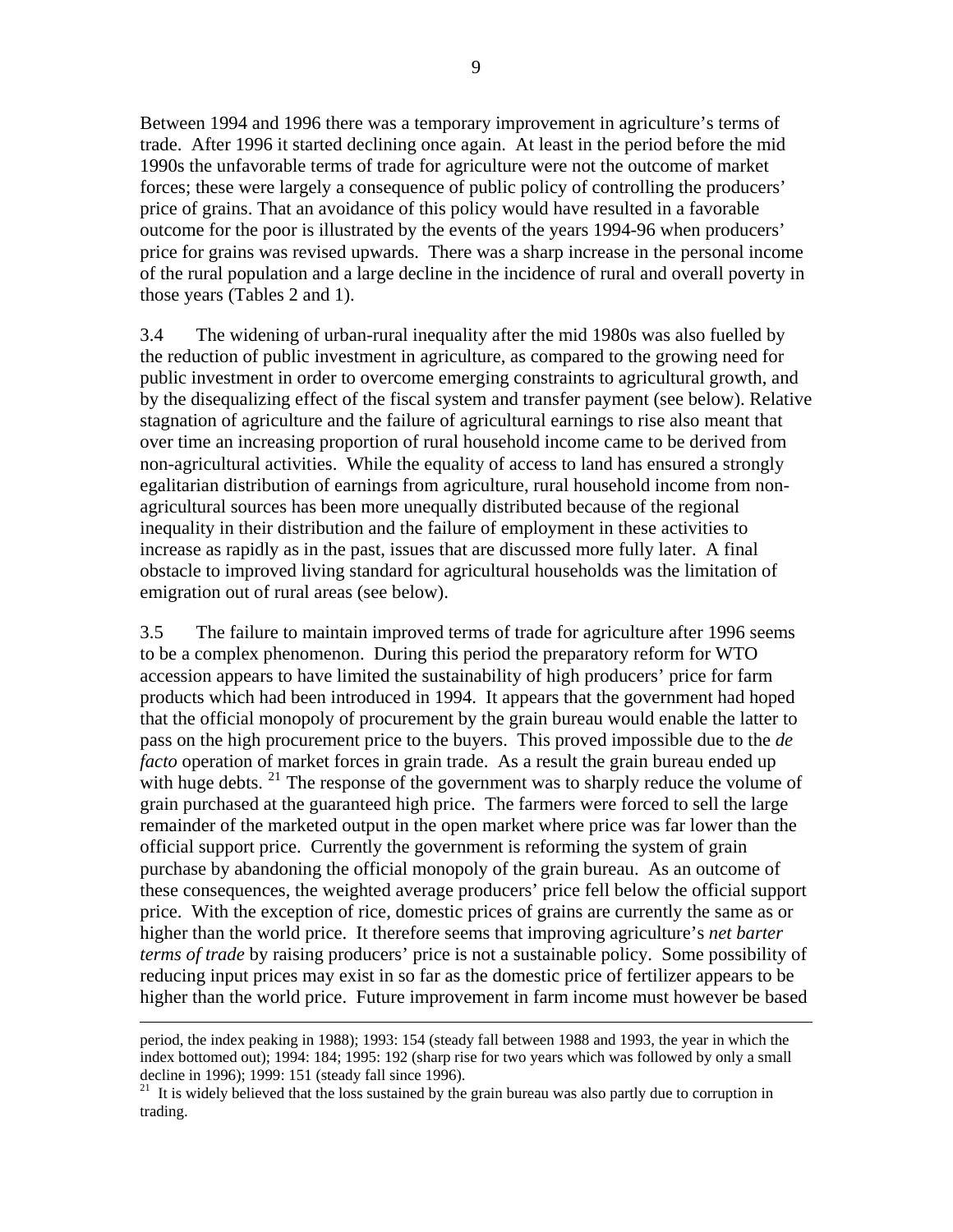on improved *single factoral terms of trade* for agriculture by way of increased labor productivity. The success of this critically depends on the liberalization of the labor market so that agriculture can shed its surplus labor for employment elsewhere (see below).

#### **Regressive transfer to households and reduced transfer from rich to poor provinces**

3.6 China's fiscal system substantially contributed to the growing inequality and exacerbated the problem of poverty. First, the system of taxation and transfers by the state and the collectives is highly regressive. A detailed study based on the analysis of household level data for 1995 established that an average household in rural areas was subject to the payment of a "net tax", amounting to 0.5 percent of income, to the state and the collective while an average urban household received a "net subsidy" of 11 percent of income. Within the rural and urban areas these taxes and subsidies were highly regressively distributed. Per capita net tax paid by the extreme poor households in rural areas was 36 times higher than the per capita net tax paid by the non-poor households. In urban China transfers accounted for 5.36 percent of the income of the extreme poor households as compared to 11.14 percent for the non-poor.<sup>[22](#page-17-0)</sup> The regressive fiscal system is perhaps the most outstanding anomaly of China's poverty alleviation strategy. It undoubtedly offsets the positive results of much targeted intervention for poverty reduction in China.

3.7 Secondly, the overall budgetary system in China has undergone changes that circumscribe the ability of the poor regions to finance the delivery of essential services that are critical for the welfare of the poor. In the past, fiscal surpluses (deficits) of provinces were transferred to (met by) the central government which meant a large transfer from rich provinces to poor provinces. By the early 1990s China's state budget had come to be starved of revenue sources. Surpluses of rich provinces had become very small and deficits of poor provinces were forced to decline, thereby sharply reducing the magnitude of transfer between rich and poor provinces. Many poor provinces had to curtail basic services, such as, education and health, and reduce investment in economic development. The provinces, not the central government, pay the external lenders like the World Bank and bear foreign exchange risks for loans for many social-sector projects. As a consequence, the extremely poor counties are often not eligible to participate in the externally-funded poverty-reduction projects.

### **Slow employment growth**

3.8 Growth in employment is the most effective way of reducing poverty. Povertyreduction effect of economic growth is larger the greater the labor intensity of growth. During the 1990s, economic growth in China created very little employment, thereby causing the breakdown of the conduit through which the benefit of growth is passed on to the poor whose principal resource consists of labor. The reason for this is complex. It has been alleged that strong biases against credit availability for small and private firms

<span id="page-17-0"></span> $\overline{a}$ 22 See A. R. Khan and C. Riskin, *Inequality and Poverty in China in the Age of Globalization*, Oxford University Press, 2001, pp. 133-35.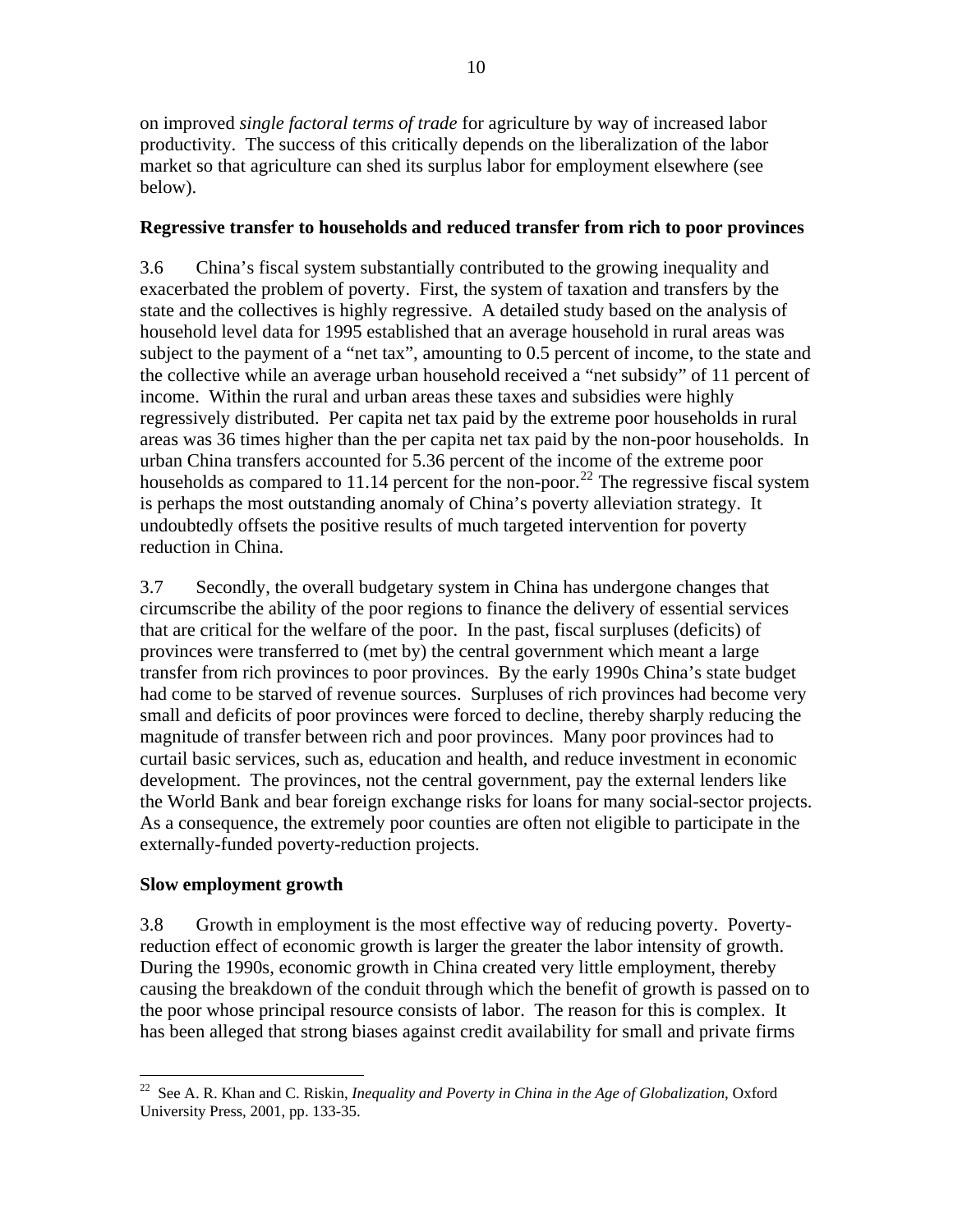and government biases in favor of allocating credit and resources to large, capitalintensive enterprises have contributed to slow employment growth in some cases. Even so, there is little evidence to suggest that the industries in which growth was concentrated were, on the whole, not adequately labor intensive. The problem was that in the past China's state and collective enterprises, which accounted for an overwhelming proportion of total industrial employment, resorted to the creation of employment in excess of efficient labor requirement. Indeed this system of concealed unemployment insurance was the principal instrument for social protection. As these industries opened up to competition from industries under other forms of ownership and to global competition, this concealed system of unemployment insurance became unviable. As a result state and collective sectors began shedding labor. This phenomenon was particularly strong in urban China where, between 1995 and 1999, state and collective enterprises together reduced their employment by a total of 41.24 million or 29 percent of employment in all such enterprises in 1995. Urban unemployment increased rapidly and became a major reason for the persistence of urban poverty. The phenomenon was not limited to urban China. Township and Village Enterprises (TVEs), which were a major source of output growth, had sharply reduced their labor absorption since the early 1990s. Since 1996 they too started recording a net reduction in employment. Between 1996 and 1999 employment in TVEs declined by 6 percent.<sup>[23](#page-18-0)</sup>

3.9 China has so far not been able to replace the past system of concealed unemployment insurance in state and collective enterprises by an alternative, transparent and comprehensive system of social protection. As a consequence, a high proportion of the laid-off workers entered the category of the poor.

### **Discriminatory treatment of migrants**

 $\overline{a}$ 

3.10 As noted in the previous section, the incidence of poverty among the urban migrants is about 50 percent higher than among the registered urban residents. A good part of this is due to discriminatory treatment of the migrants who have been denied access to health and education services and the opportunity for seeking employment on equal ground as the registered urban residents. Restriction on migration has also prevented an outflow of labor from rural areas in response to market forces and has contributed to the persistence of high urban-rural inequality.

3.11 The above five sets of circumstances probably account for at least the entire increase in inequality during the 1990s. It is probable that if these adverse factors were completely offset, China's income distribution would have become more equal over the decade, thereby directing more than the entire benefit of economic growth to poverty reduction. By usual standards, poverty in China would have been a part of history. The validity of this claim can not be completely demonstrated; but its plausibility can be illustrated by the following example. It has been demonstrated that if the distribution of net urban subsidies in 1995 were merely equal for all households on a per capita basis – a modest objective in comparison with the goal of redistribution that most societies set for

<span id="page-18-0"></span><sup>23</sup> All the data in this paragraph are from NBS, *China Statistical Yearbook*, several recent issues.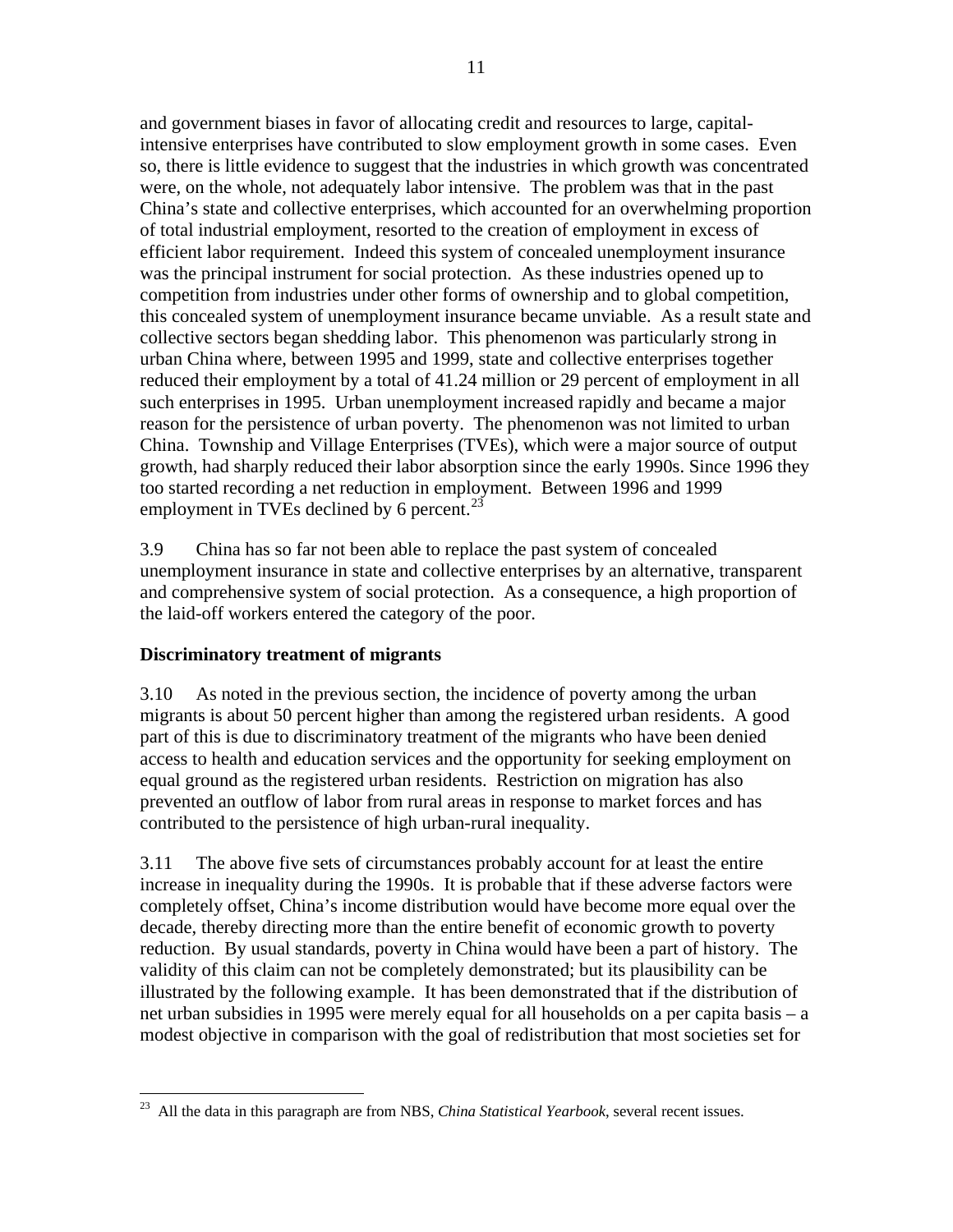such programs – the increase in the Gini index of urban income distribution between 1988 and 1995 would have been less than half of what it actually was!<sup>[24](#page-19-0)</sup>

3.12 While reform in the areas indicated above are desirable in any case and would help accelerate the rate of reduction in poverty in China, it is possible that the steep fall in the incidence of poverty in the 1980s lowered the possibility of reducing poverty in the 1990s when much of the remaining poverty came to be heavily concentrated in the poor provinces and regions with inadequate infrastructure and commercial contact with the rest of the economy. This may have resulted in "diminishing returns" to China's poverty reduction effort.

## **4. Response by the Government of PRC**

4.1 The evolution of the problem of poverty and the public response to it in China may be divided into four distinct time periods. The first period, from the late 1970s to approximately the middle of the 1980s, was the period of the most rapid reduction of poverty. This was also a period without a distinct poverty-reduction strategy on the part of the government. Growth strategy itself - based on agriculture as the leading sector was by and large free of *most*, though perhaps not all, of the five sets of problems outlined in the preceding section.

4.2 The second period may be said to have begun around the mid 1980s and continued until 1994. This was the period when China's development underwent a major change as its focus shifted from agricultural growth to export-led growth within the framework of rapid integration with the global economy. This is the period when the five sets of disequalizing forces gradually became prominent. During this period China began responding to these trends by setting up the Leading Group for Poverty Alleviation and starting to identify poor counties that require help. While the hope that growth would by and large automatically alleviate poverty in most of China persisted, the need for targeted assistance for the ecologically-disadvantaged poor areas began to be gradually recognized.

4.3 The third period began with the formulation of a stronger and well-articulated strategy with the commitment of much greater resources for direct intervention for poverty reduction. In January 1994, the State Council put into effect the National 8-7 Plan for poverty reduction, with the objective of lifting the then-officially estimated 80 million rural poor out of poverty in the remaining seven years of the century.<sup>[25](#page-19-1)</sup> The important features of the Plan were as follows.

4.4 The Plan identified poverty as an exclusively rural problem. Poverty in urban China was considered to be marginal in magnitude, which required no specifically designed action for its eradication. The strategy identified 592 rural counties as poor, mainly on the basis of their per capita income. It focused attention on improving the

<span id="page-19-0"></span><sup>&</sup>lt;sup>24</sup> Khan and Riskin, *Op. cit.*, pp. 134-35.

<span id="page-19-1"></span><sup>&</sup>lt;sup>25</sup> The figure 8 in the 8-7 program is in units of *qianwan*, or ten million, which is a common numeric unit in China.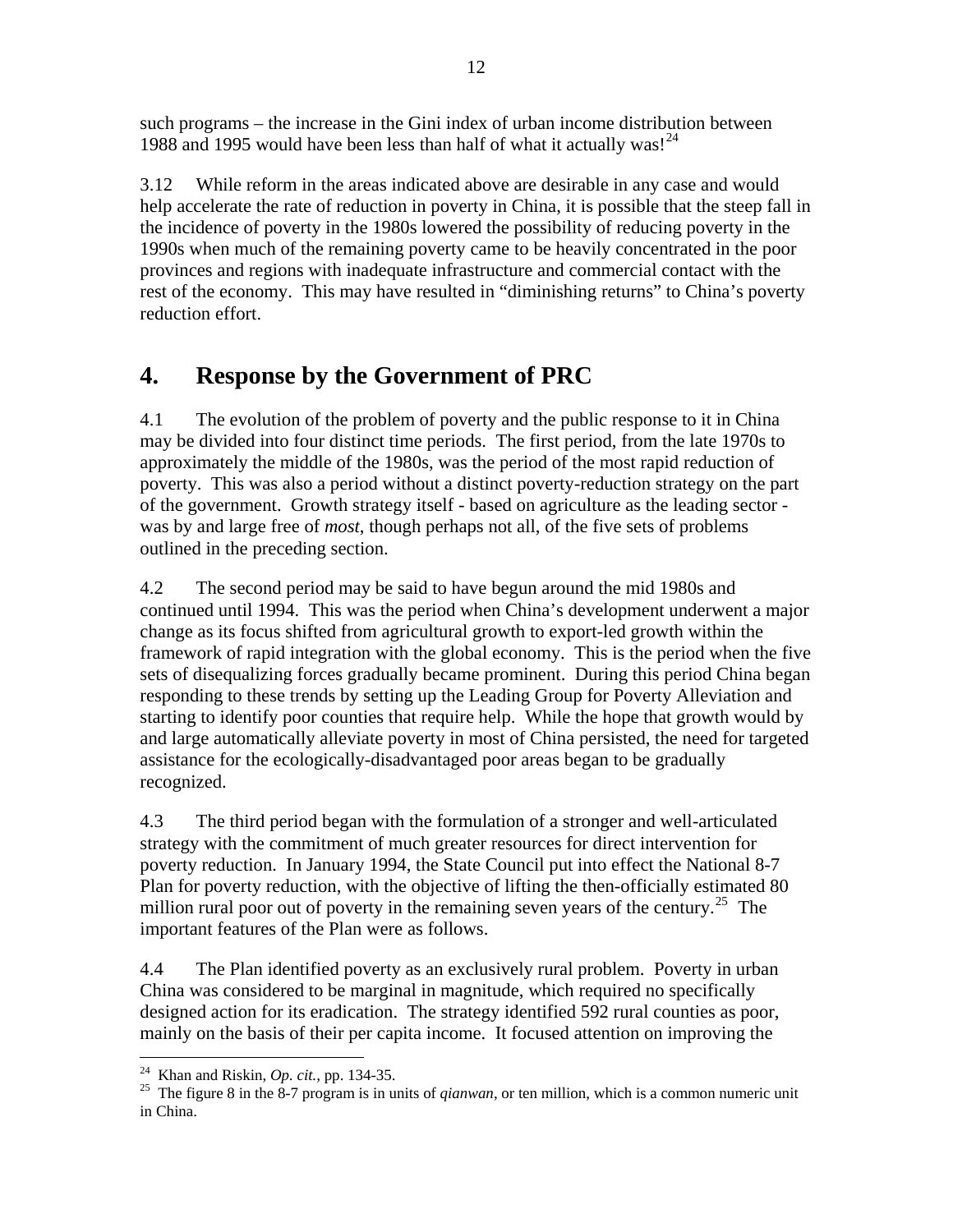*average* income of these poor counties through a package of microeconomic interventions, and not on *targeted* support to improve the capability of the poor households themselves to overcome poverty. A county would be deemed to have overcome poverty when its per capita income exceeded Y500 at 1990 prices and it also achieved certain goals for infrastructure development, education, training, sanitation and family planning.

4.5 The state provided funds for poverty reduction activities through three main channels: the Ministry of Finance, the State Planning Commission, and the Agricultural Development Bank. The latter provided the largest part of funds in the form of lowinterest loans for a variety of production purposes. The State Planning Commission funds were used for Food for Work programs for the construction of infrastructure and drinking water projects. Funds appropriated through the Finance Ministry were used for training purposes. Government departments, NGOs and international agencies were encouraged to supplement state funds by allocating a part of their own budgets to help the development of these poor counties.

4.6 Official sources have claimed that the number of poor in the designated counties has declined sharply as a result of these interventions. It is however hard to judge the validity of this claim since no systematic evaluation of these programs is available. A number of inadequacies of this strategy is nevertheless obvious and needs to be brought out.

4.7 First, quite apart from the question whether the programs succeeded in bringing down the incidence of poverty in the designated counties, there are large groups of poor who are completely left out of their scope. These groups consist of the rural poor who live outside the designated districts;<sup>[26](#page-20-0)</sup> and the poor who live in urban areas. Official NBS estimates put the rural poor outside the designated counties at a third of all rural poor while certain other estimates put the number at half.<sup>[27](#page-20-1)</sup> At the time the National 8-7 Plan was adopted, the problem of laid-off workers was still not perceived to be a major phenomenon with adverse implications for the welfare of the poor. This however was no longer the case in the late 1990s.

4.8 A second limitation of the strategy is that it is focused on enhancing the average welfare of the designated poor counties. The programs are not specifically targeted to improve the welfare of the poor within the counties. Indeed there are elements of the program that would benefit the poor more than the others; but there is the distinct possibility that a large proportion of resources leaked out to the non-poor.<sup>[28](#page-20-2)</sup> The criterion of success – raising the average of the county above a certain threshold – does not consider the actual extent of poverty reduction within the county, and it is hard to know the extent to which the success claimed glossed over this distinction.

 $^{26}$  As discussed later, Bank's most recent poverty assessment makes this point.

<span id="page-20-1"></span><span id="page-20-0"></span><sup>27</sup> See Carl Riskin et al., *Rural Poverty Alleviation in China: An Assessment and Recommendations*, report prepared for the UNDP, Beijing, 1996.

<span id="page-20-2"></span>This point is also made in Bank's most recent poverty assessment. See later.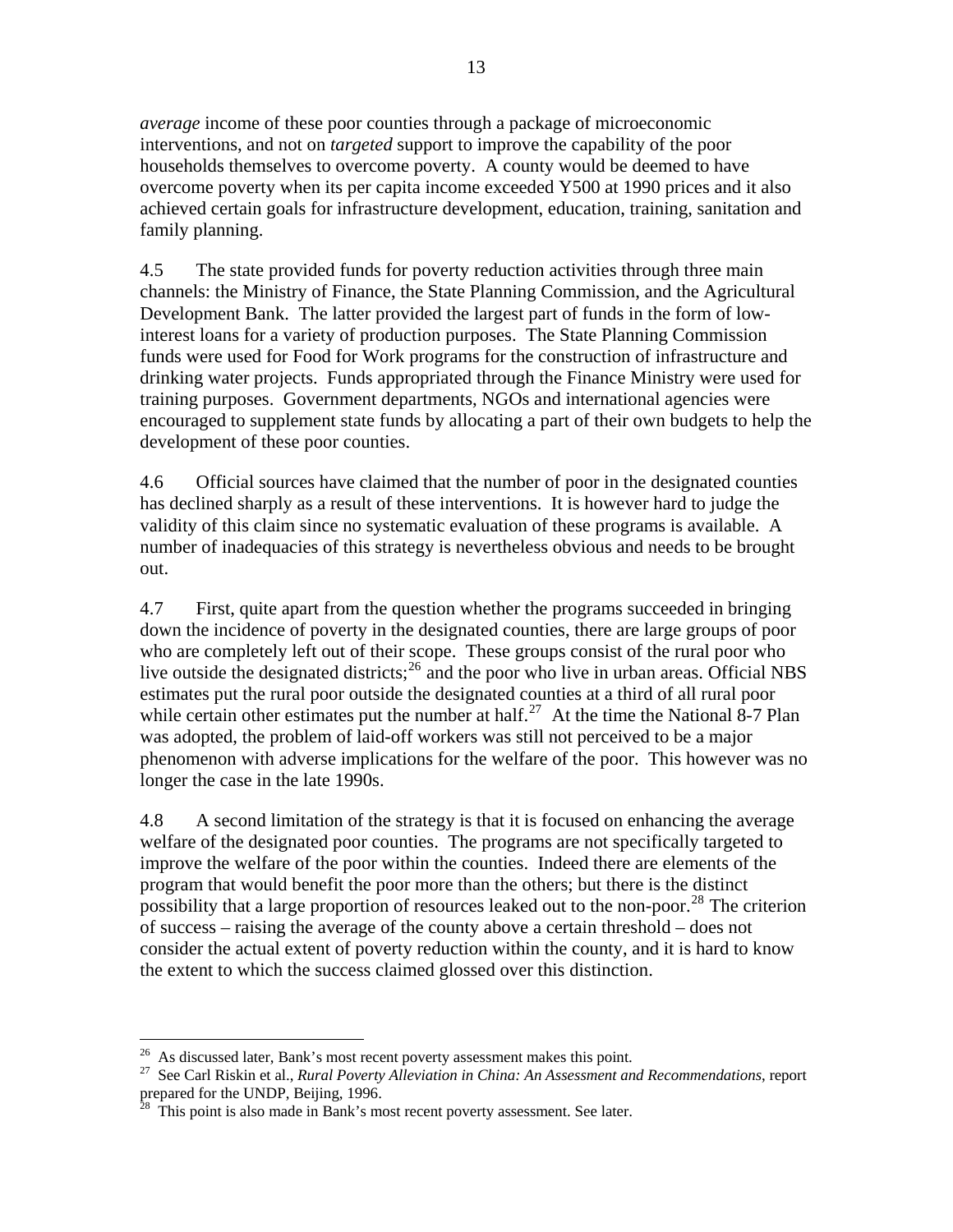4.9 The third major problem of the strategy is that its isolation from the overall development strategy makes it impossible to judge the extent to which the two have operated at cross purposes. For example, an adverse performance with respect to some of the five phenomena discussed in the preceding section could easily outweigh the positive effect of a lot of resources targeted to the designated counties.

4.10 The fourth period of China's public response to poverty may be said to have started around the turn of the millennium, at least in partial recognition of some of the above problems. A "National Poverty Reduction Conference" was held in June 1999 and an "International Conference on China's Poverty Reduction Strategies in the Early  $21<sup>st</sup>$ Century" was held in May 2000 under the joint auspices of the government of the PRC, the World Bank, the United Nations Development Programme and the Asian Development Bank. Following these deliberations, the government issued a new program in October 2001 called the "Outline for Poverty Alleviation and Development of China's Rural Areas (2001-2010)", hereafter referred to as the Ten-Year Plan. This plan emphasizes agriculture and farm production; the provision of education and training to the poor; the use of science and technology to promote the productivity of the poor; and the facilitation of out-migration and voluntary resettlement of people from ecologically disadvantaged areas.

4.11 In February 2000 the State Council adopted the "Great Western Development Strategy" which initiated a new approach for the promotion of economic development in all the western provinces as well as the relatively poor provinces in the central region. The Leading Group for Western Region Development was established, with the Prime Minister as the Chair, and an executive body, the Western Region Development Office, with the State Development Planning Commissioner as the Chair. The program has led to a large increase in investment in infrastructure development in this region. While the strategy is not directly focused on poverty reduction in the western region, it is hoped that improved growth in these poor provinces would benefit the poor who constitute a higher proportion of population in this region than in the nation as a whole.

4.12 A third element of the redirection of poverty reduction strategy in the late 1990s is the adoption of a program for the protection of the urban poor. Three instruments designed for this purpose are: (a) a living allowance for laid-off workers, which is the largest, though a transitional, program; (b) unemployment insurance, which has been replacing the transitional living allowance for the laid-off workers; and (c) the Minimum Living Standard Scheme (MLSS), which is a subsistence allowance paid out of the general revenue of the government. In principle, these measures could amount to a comprehensive system of protection from poverty for the urban poor. They have not so far succeeded in achieving this goal because of inadequate resources allocated to these programs. As a result not sufficiently high a proportion of the eligible population have been identified for support; only a small proportion of those identified for support have received assistance; and the assistance has been smaller than what is needed to lift the recipients above poverty.<sup>[29](#page-21-0)</sup>

<span id="page-21-0"></span><sup>29</sup> For details see, ADB, *Final Report Urban Poverty in PRC, TAE:PRC 33448*, cited above.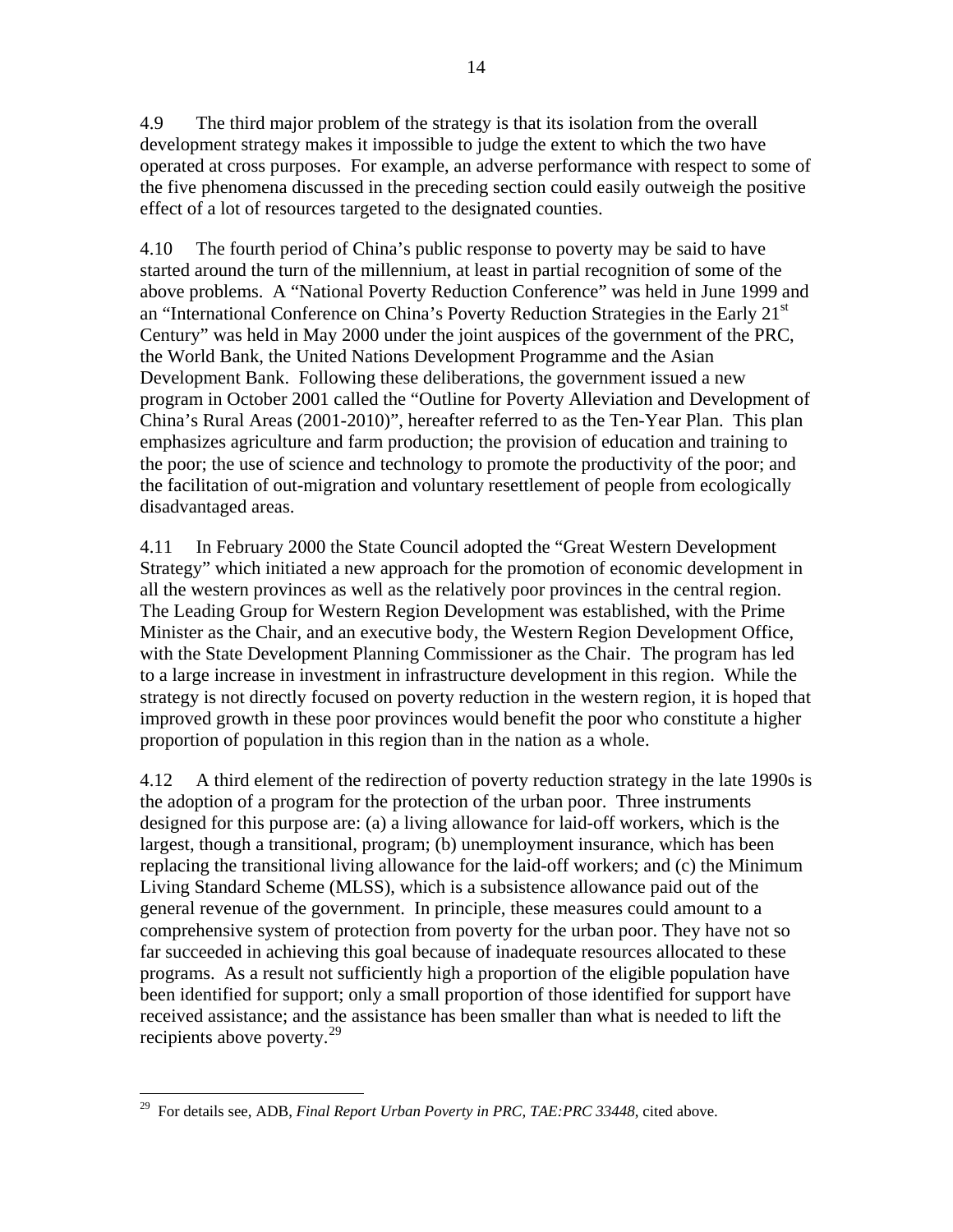4.13 One important precondition for sound poverty reduction is an accurate system of poverty monitoring. Official poverty estimates, which serve as the basis of public policy, continue to suffer from serious deficiencies, despite some recent improvements. Arguably they do not make full use of the data that the NBS collects through its annual surveys. Some of the more serious deficiencies of the official system of poverty monitoring are as follows:

- (a) The urban household surveys suffer from the failure to capture the "floating migrants".
- (b) The definition of income (and expenditure) that is employed in the NBS surveys excludes rental value of owned housing and has an incomplete coverage of non-wage income payments (including welfare payments and subsidies). Since these elements have systematically varied over time as a proportion of household income, their neglect creates a bias in the estimates of change in poverty.
- (c) Income is universally used to specify the poverty line although (because?) work within the NBS has shown that the use of expenditure to specify poverty line results in a higher rate of poverty. The use of both income and expenditure measures would have been enlightening for a clearer understanding of poverty trends. $30$
- (d) The poverty line is unrealistically low, a point that has been repeatedly emphasized by the Bank's analytical reports.
- (e) At least for the urban poverty line the NBS uses the consumer price index (CPI) to make adjustment over time. The official CPIs in China have been *Paasche indices* which not only are likely to understate the actual increase in cost of living, but their use in updating poverty line renders the latter devoid of any meaningful interpretation unless the base year of the index coincides with the base year of the poverty line (which is not the case).<sup>[31](#page-22-1)</sup>
- (f) The rural poverty line the one that really matters because the rural poor constitute a very high proportion of all poor – does not even make a complete adjustment for the change in official CPI. $^{32}$  $^{32}$  $^{32}$

<span id="page-22-0"></span><sup>30</sup> Albert Park and Sangui Wang, *op.cit.*, reports that since 1998 the NBS began using a dual criteria by classifying a household as poor if its income falls below the poverty line and its consumption is less than 1.5 times the poverty line or if its consumption is below the poverty line and income is less than 1.5 times the poverty line. It is unclear what the consequence of this break in methodology has been for the estimated change in poverty over time.<br><sup>31</sup> Since 2001 the NBS has reportedly changed the method of the CPI from *Paasche* to *Laspeyre* index.

<span id="page-22-2"></span><span id="page-22-1"></span><sup>&</sup>lt;sup>32</sup> A. Park and S. Wang, in their paper "China's Poverty Statistics", in *China Economic Review* 12 (2001), show that "if the 1985 line is inflated by the rural CPI, the 2000 poverty line reaches 721 compared to the official 625". The numbers refer to current yuan.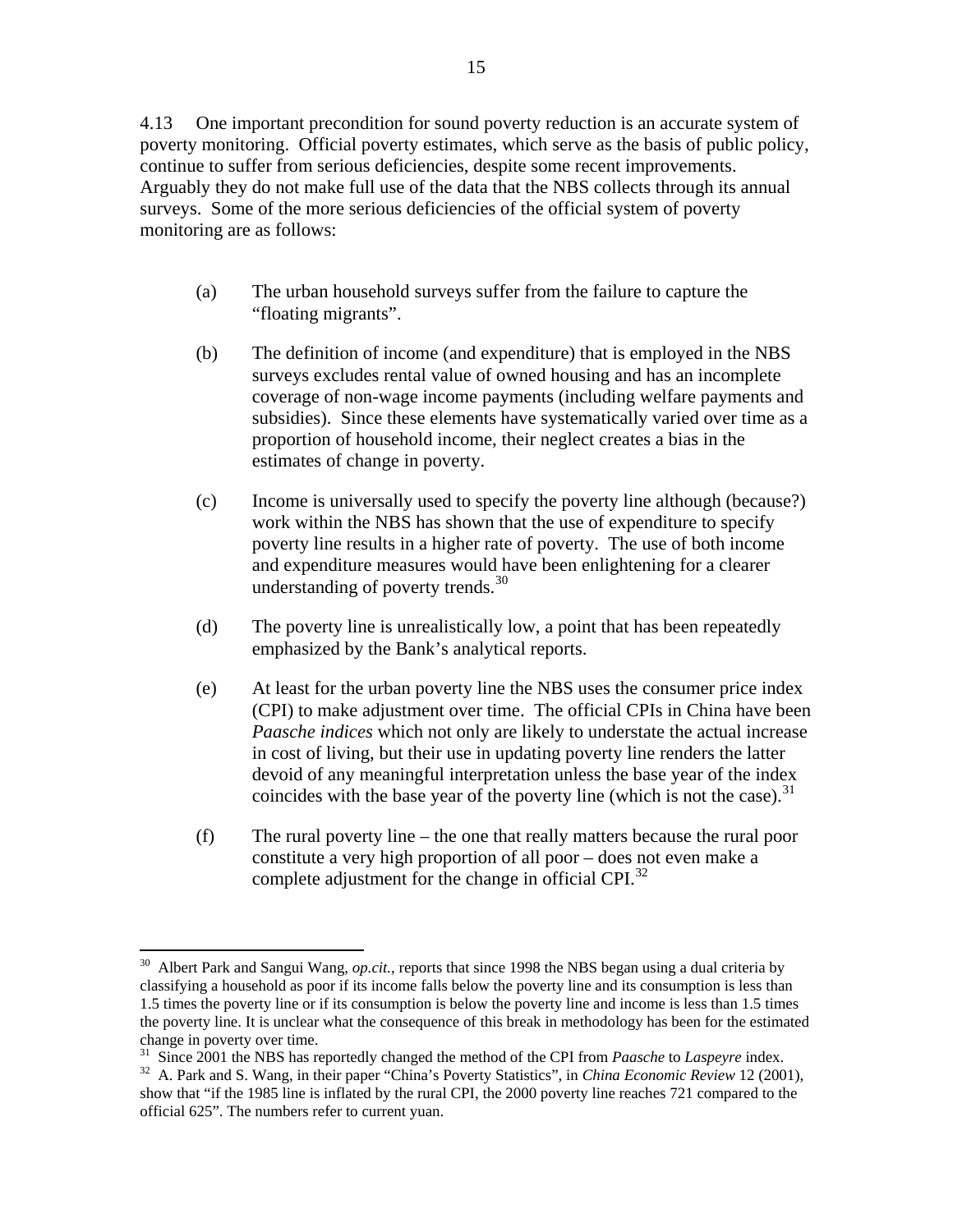## **5. Bank Response to China's Poverty Problem**

5.1 What has been the effect of Bank operations in China on the poverty outcome? How did the Bank respond to the trends and circumstances with respect to the poor described above? This section makes an attempt to address these issues by considering the poverty focus of the Bank's operational instruments, namely the economic and sector work (ESW) and lending operations.

### **Economic and sector work**

5.2 During the 1990s, Bank's poverty-focused ESW consisted of two detailed poverty assessment reports; two other reports/papers dealing with trends and analysis of poverty; and at least seven analytical papers dealing with specific poverty issues, and a variety of additional reports which contain significant discussion of poverty issues although their focus may be broader (Annex 1). Together these reports and papers have dealt with a wide range of issues concerning poverty monitoring and policy design for poverty reduction.

### **Poverty monitoring**

5.3 As in so many other countries and in so many areas of measurement, Bank's ESW work has had considerable influence in modernizing China's poverty estimates. Together, these reports and papers have introduced the standard indices of poverty measurement (supplementing the headcount by proportionate poverty gap indices and, sometimes, by the squared poverty gap indices). They emphasized the importance of using the expenditure-based poverty indicators, in addition to the income-based indicators that are nearly universally used in China. They introduced the notion of variable poverty lines to test the sensitivity of poverty measurements to changes in the poverty threshold. In doing so, they emphasized that the official poverty line used in China is unrealistically low. Bank's ESW also introduced methods of adjustment in the poverty line for change in cost of living over time that are, in principle, superior to the method used in official estimates. These are highly important contributions which have exerted influence beyond the officialdom in China and elevated the debate and discussion of poverty issues to a higher level than would otherwise be the case.

5.4 There are however significant areas in which further progress can be made. The first of these relates to the data on the basis of which poverty estimates are made. As noted in Bank's 1992 Poverty Assessment, China has established a good household survey which is implemented annually. Unfortunately, with rare exceptions, the data from these surveys that have been available to Bank's ESW are grouped for a handful of income categories. Household-level records have not been available to Bank's ESW. This has seriously limited the quality and accuracy of analysis. Secondly, as discussed in the preceding section, there is an urgent need to improve the definitions, concepts and methods of estimation that underlie China's official poverty monitoring system by finding a way to transfer the Bank's great experience in this area to the NBS through an appropriate lending or technical assistance instrument.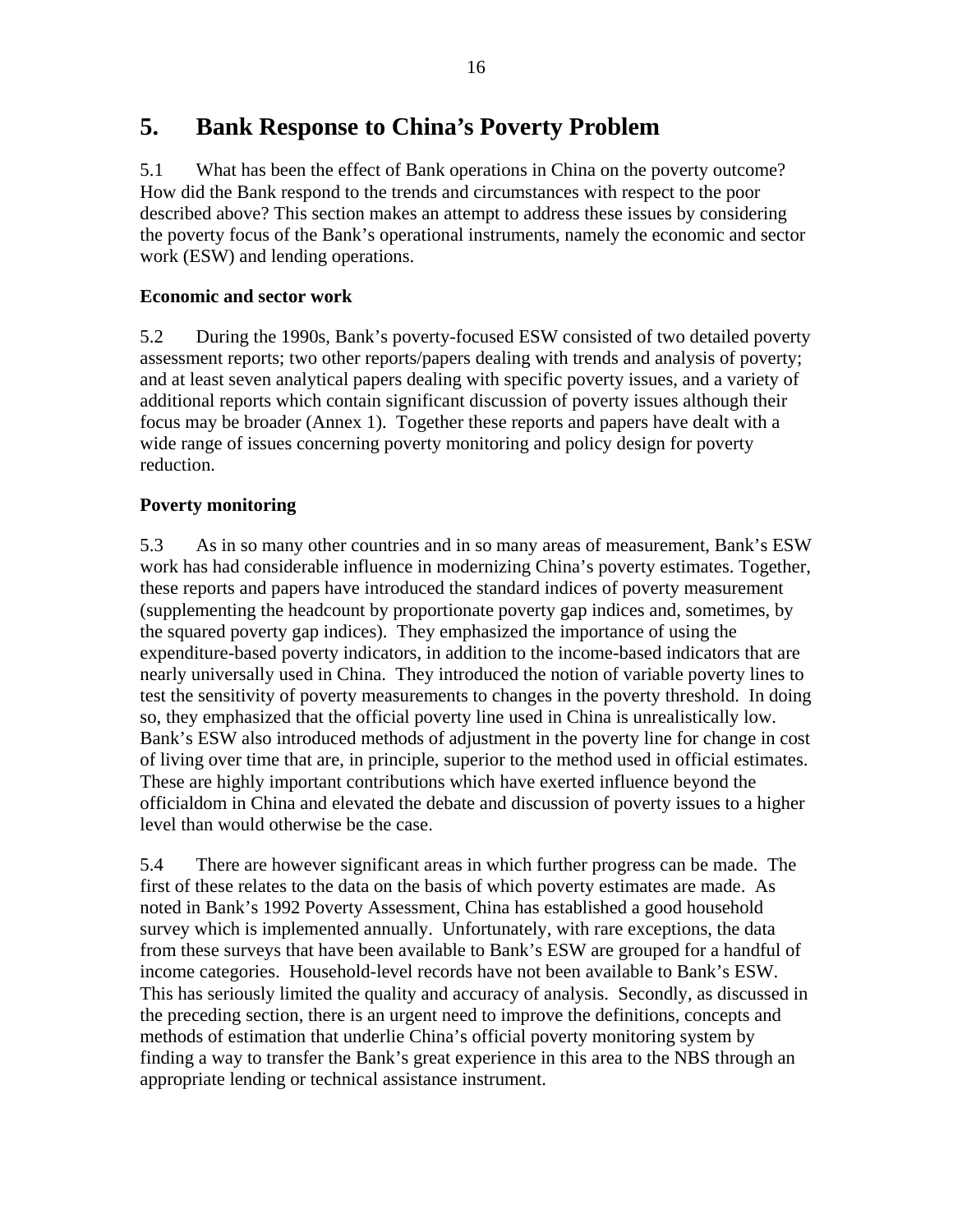#### **Poverty-reduction strategy**

5.5 The 1992 Poverty Assessment – *China, Strategies for Reducing Poverty in the 1990s* - spelled out a comprehensive strategy for poverty reduction for China in the 1990s. It recognized that poverty reduction had slowed down since 1985 and attributed it to "the absence of meaningful levels of agricultural growth and rural enterprise development in the upland areas" (p. xi). In retrospect, its justification of this – "the quick reductions of poverty through agricultural growth were largely exhausted by end-1984. Most of the residual poor have remained trapped in more remote upland areas where agricultural productivity gains have proven far more problematic"  $(p, xi)$  – appears at best partly valid. Much of the slowdown of agriculture after 1984 was brought about by changes in public policy: a reversal and halt to the policy of improved terms of trade and a reduction in resources for agriculture. That a return to improved terms of trade for agriculture in 1994 sharply improved the rate of poverty reduction is convincing evidence that the potential of poverty reduction through improved incentives for agriculture had not been exhausted.

5.6 Be that as it may, the 1992 assessment outlined a sensible strategy which was a combination of a broad endorsement of the government strategy and the addition of elements and emphases to make it more comprehensive. While endorsing what at the time was the emerging government strategy – viz., extending assistance to the ecologically-disadvantaged poor areas - it argued for a broad program consisting of: increased funding for and delivery of social services; strengthening the agencies responsible for poverty alleviation; upgrading the system of poverty monitoring; improving labor mobility; and fostering the development of agriculture and non-farm enterprises in poor areas.

5.7 The 1992 Poverty Assessment found a very low incidence of urban poverty, an inevitable consequence of using the poverty lines in urban and rural areas that represent comparable living standard in spite of the enormous difference between the average living standards between the two areas. It nevertheless notes that "this optimistic portrayal, however, fails to reflect the status of the unregistered urban population" (p. x). It also foresaw that then-forthcoming reform of the state-owned enterprises could lead to some increase in unemployment, but ended on the optimistic note that it should be possible to make adequate provisions for unemployment insurance without creating a significant additional burden for the government. Later events proved it to have been an overly optimistic prognosis.

5.8 The most recent Poverty Assessment – *China: Overcoming Rural Poverty*, published in 2001- came out years after the 8-7 Plan had become the official povertyreduction strategy. This report, in line with the official strategy, endorses the view that poverty is entirely a rural phenomenon, thereby going much further than the position taken by the 1992 report. At about the same time, the emerging problem of urban unemployment had driven the government to adopt a program of action to protect these new urban poor categories. In addition to its own analysis, the 2001 Poverty Assessment airs the views of a number of other international agencies. The policies outlined by the Bank and these other agencies together provide a more balanced strategy for poverty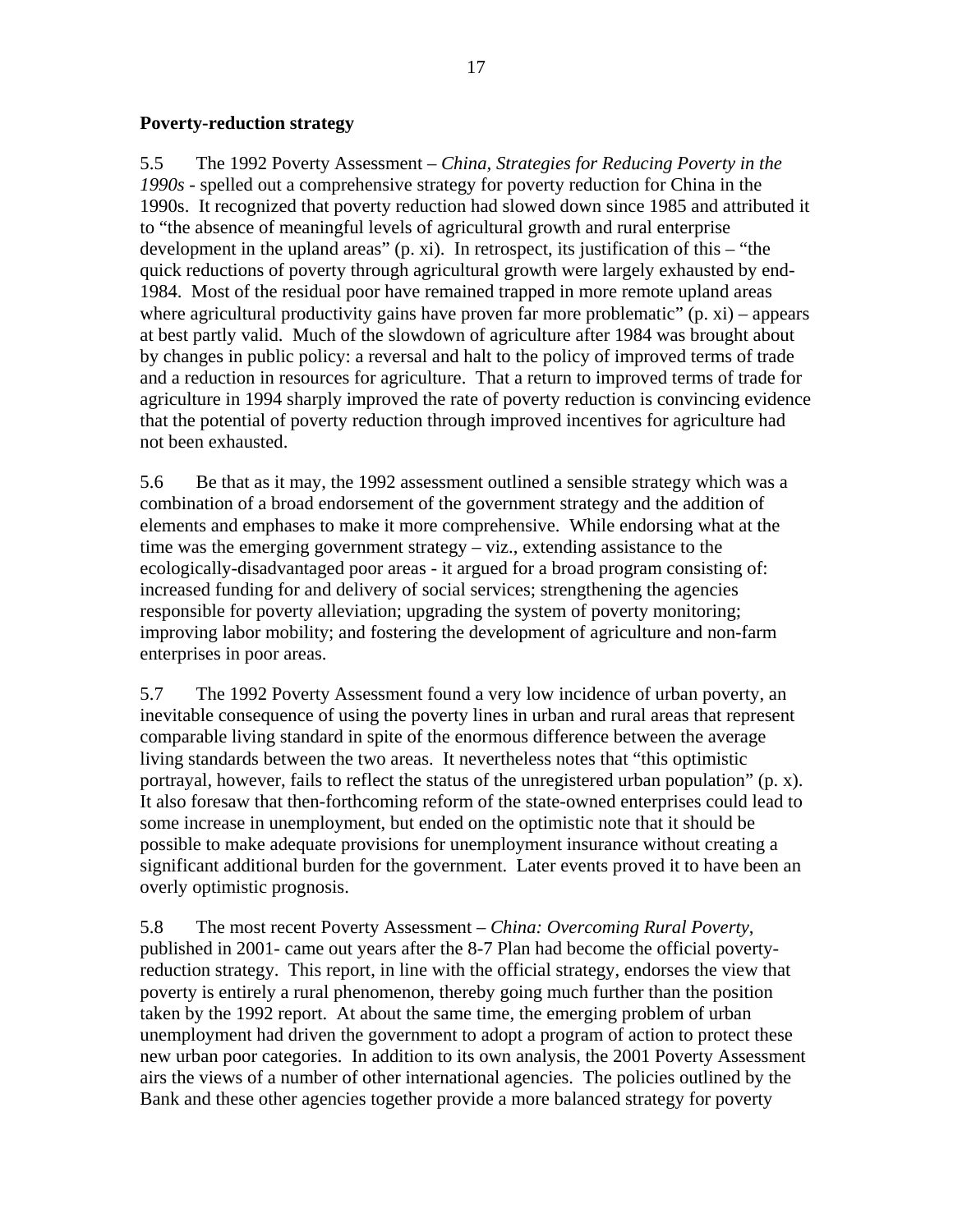reduction than the preoccupation of the government strategy of targeting a limited number of poor rural counties.

5.9 While giving general endorsement to the government strategy, the 2001 report clearly argues that nearly a half of the rural poor live outside the 592 targeted counties. It is also critical of the inadequate targeting of the poor by the official strategy. It argues that the government program of providing support to improve the average incomes of these targeted counties would result in a large leakage of benefits to the non-poor (p. xxi). It spells out a number of policies to improve the targeting of the poor: targeting the poor townships, a lower level of administrative unit than the counties, *within and outside* the 592 nationally designated counties (p. xxi); targeting the disadvantaged ethnic minorities, the disabled and the female poor. It makes a strong case for increased investment in health, education and nutrition; farm and community level basic infrastructure; development of agricultural and other technologies and their extension to the poor; and improved access of the poor to microcredit and nonfarm employment. These recommendations have substantially influenced the recent redirection of China's strategy for poverty reduction.

### **Analytical research on poverty**

5.10 In addition to the comprehensive poverty assessments, Bank's ESW during the 1990s included several important analytical pieces on different aspects of the problem of poverty. These studies have dealt with such issues as: spatial poverty, determinants of transient and chronic poverty, the externality of poor-area development, the possible bias in inequality estimates due to statistical practices followed by the NBS, and the implications of population aging for the pensions system for the protection of the old from poverty. These have been of analytical value not only to China but also other countries facing similar phenomena. A major externality of research in this category is that versions of a number of these papers have been or are likely to be published in professional journals, leading to a wide dissemination of these valuable ideas.

### **Issues that remain to be dealt with**

5.11 Altogether Bank's ESW has served very useful purposes. It has strongly emphasized the importance of poverty reduction as the principal goal of Bank's assistance to China. Its monitoring work has served as a polite dissent to official estimates at times when the poverty-reduction impact of China's economic growth became weak. While strongly supporting the official strategy for poverty reduction, it has tried to sharpen its focus, improve its targeting and enrich its contents. However, there are areas in which its work needs to be extended. Some of these areas are suggested by the five sets of factors that are identified in section III above as explanations for the slow reduction of poverty in the 1990s.

5.12 The regressive outcome of the system of transfer and levies between the households on the one hand and the state and the collectives on the other is an obvious area of reform which could substantially improve the poverty-reduction performance of public policy. This is a subject in which the Bank has a great deal of experience from its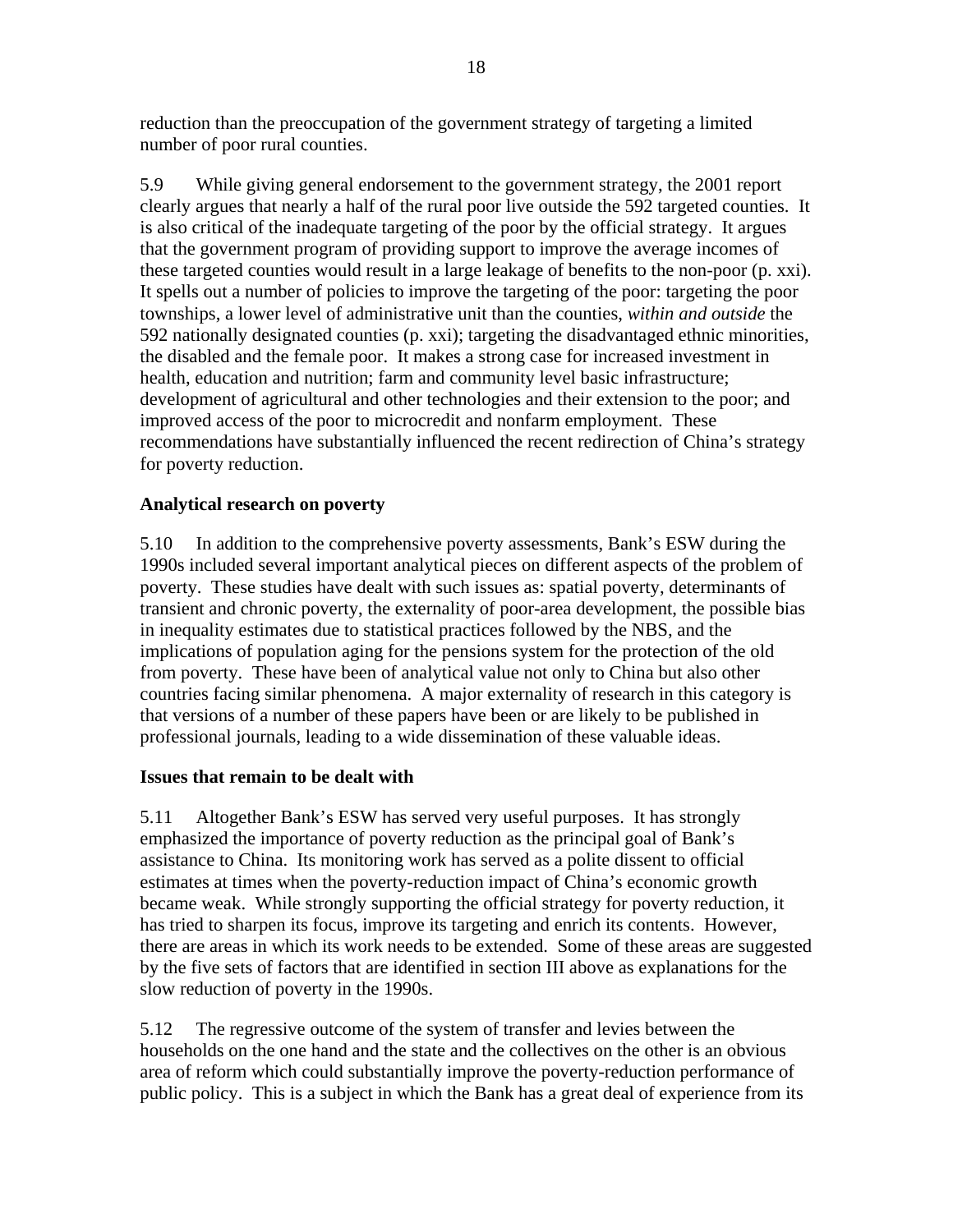work in many developing countries. A comprehensive study of this issue and a set of operational recommendations deserve a place in Bank's ESW agenda for China.

5.13 By now it is clear that the neglect of urban poverty is unjustified. Urban unemployment has grown to become far bigger a problem than was anticipated and public policy in China has started putting in place a program to protect the urban unemployed from poverty. A careful and comprehensive analysis of emerging trends affecting the welfare of the poor in urban areas deserves priority. The implementation of the one-off survey of the floating migrants conducted by the NBS in 1999 helped create an information base to include the migrants in an analysis of the urban poor. The possibility of getting the NBS to repeat such surveys should also be given serious consideration.

#### **The lending program**

 $\overline{a}$ 

5.14 The lending program can contribute to poverty reduction by:

(a) Directly improving the proportion of investment in projects that benefit the poor more than the non-poor;

(b) Increasing the poverty focus of public policy through policy dialogue that accompanies lending; and

(c) Providing the borrowing country with examples of best-practice povertyreduction projects that can be replicated.

5.15 The importance of these different criteria of judging the poverty focus of Bank's lending operations depends on the specific circumstances of the country concerned. Thus consider the first of the above criterion which calls for maximizing the proportion of lending for projects that directly benefit the poor, the so-called "full poverty-targeted intervention" (PTI) lending.<sup>[33](#page-26-0)</sup> This would clearly have a decisive effect on the proportion of total investment benefiting the poor if Bank lending (along with the lending by like-minded donors) is a high proportion of total investment in the country concerned (for example, Bangladesh in the 1980s or many countries of Sub-Saharan Africa). In China this is not the case. During the decade under review, China emerged as the biggest borrower from the Bank, annually receiving an average of \$ 3 billion of IBRD and IDA funds at the peak rate of borrowing, during the mid  $1990s$ .<sup>[34](#page-26-1)</sup> This however represents approximately one percent of gross annual investment in China during the late 1990s. A large difference in the proportion of these funds that benefits the poor would have an insignificant effect on the overall proportion of investment funds that is directed to projects that benefit the poor. Thus maximizing the proportion of PTI projects in total lending would *by itself* be a meaningless objective to pursue in China. A further reason

<span id="page-26-0"></span><sup>&</sup>lt;sup>33</sup> Projects are classified as "poverty targeted interventions" if they have a specific mechanism for targeting the poor and/or the proportion of poor among the beneficiaries is significantly higher than the proportion of poor in the total population. This is an assessment made at the time of Board approval.

<span id="page-26-1"></span>This is the annual average of loans approved, not funds actually disbursed.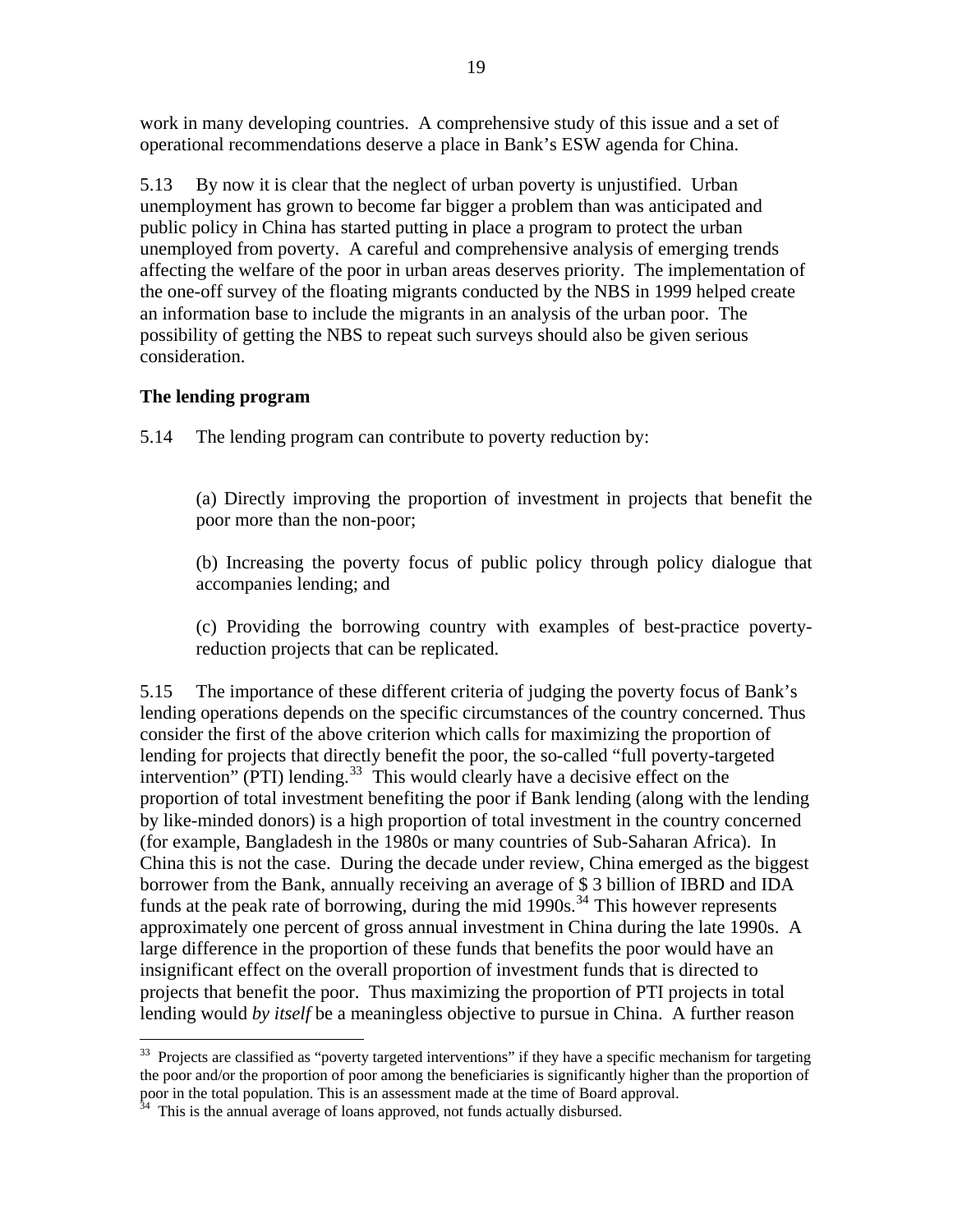for not maximizing this proportion is that the method of assigning the PTI status to projects is far from a rigorous and reliable process. As is shown below, often the beneficial impact on the poor of a non-PTI project can be very substantial and, arguably, as great as that of a PTI project.

5.16 Next consider the second of the above criteria, namely using the lending program as an instrument for policy dialogue leading to conditionality to improve the poverty focus of country policy. This would be important in a country in which public policy is at variance with Bank's own priorities for poverty reduction. In China, this does not appear to be the case. There is a broad convergence of country objectives and Bank objectives in poverty reduction. Under these circumstances, lending conditionality is not the best instrument for policy dialogue on poverty reduction. Furthermore, Bank's lending operations in China almost entirely consist of project lending and virtually no policy lending. Admittedly a project loan could permit useful policy dialogue in the specific area of the project; but it is not a suitable instrument for a dialogue on broad policies for poverty reduction. The Bank has therefore preferred to influence government policy concerning the appropriate mix of instruments for poverty reduction by ESW, not by wielding the leverage of project lending which, in any case, is very weak.

5.17 The third of the above criteria - providing replicable examples of best-practice blueprints of projects that are efficient vehicles for the implementation of sensible poverty reduction strategies – is clearly an important indicator of the contribution that Bank lending can make to poverty reduction in China. The most effective way that Bank's lending program can help poverty reduction in China is by including in the portfolio an adequate set of examples of poverty-reduction projects that embody the expertise based on the Bank's world-wide work in this area. Has Bank lending in China fulfilled this task?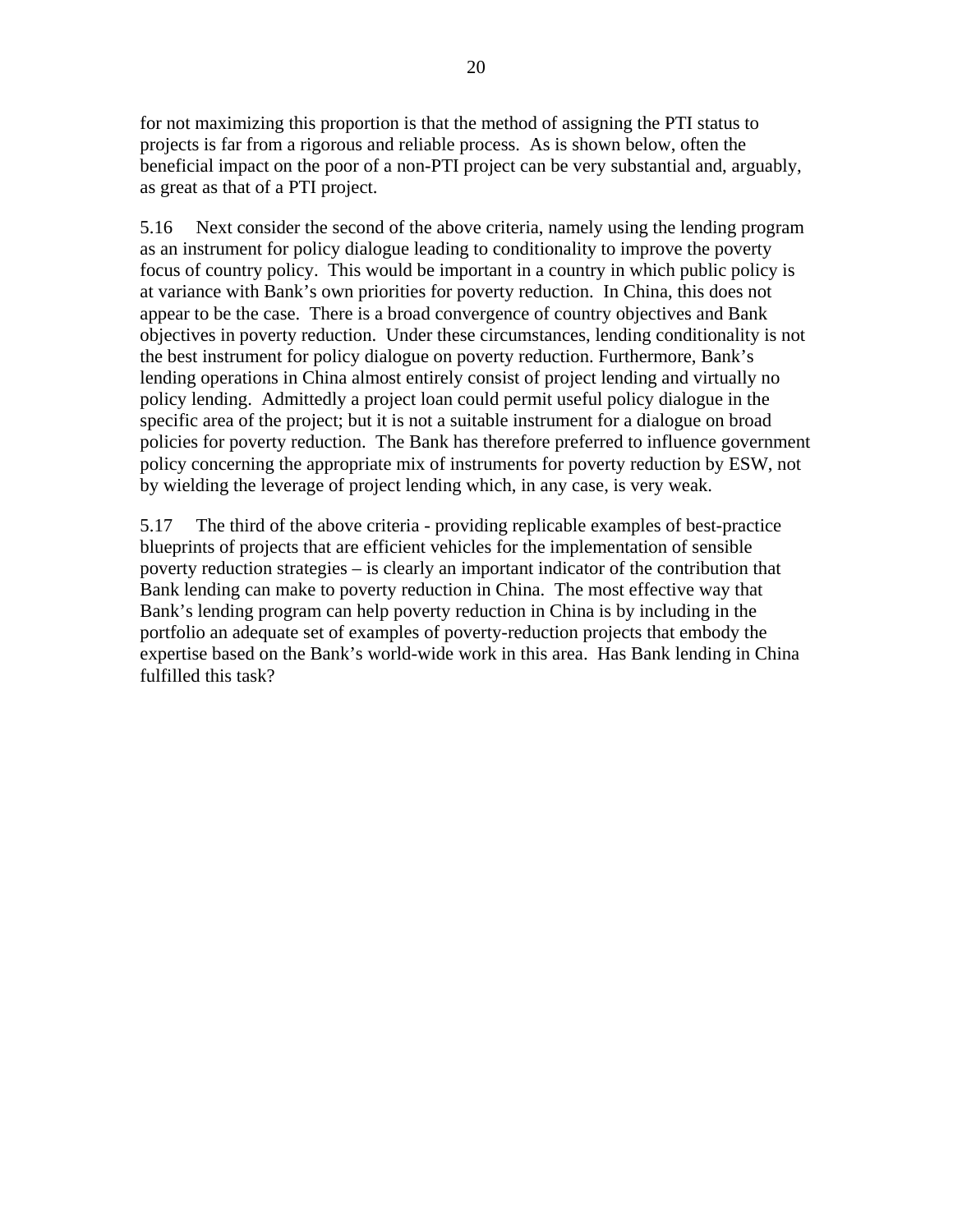| <b>Fiscal Year</b> | <b>All Projects</b> |             |                          |              |                          | <b>PTI</b> Projects |         |         |
|--------------------|---------------------|-------------|--------------------------|--------------|--------------------------|---------------------|---------|---------|
|                    | No.                 | <b>IBRD</b> | IDA                      | <b>Total</b> | No.                      | <b>IBRD</b>         | IDA     | Total   |
| 1990               | 5                   |             | 590.0                    | 590.0        | 1                        |                     | 150.0   | 150.0   |
| 1991               | 10                  | 601.5       | 977.8                    | 1,579.3      | 3                        | 147.1               | 361.9   | 509.0   |
| 1992               | 16                  | 1,577.7     | 948.6                    | 2,526.3      | 6                        | 30.0                | 693.6   | 723.6   |
| 1993               | 18                  | 2,155.0     | 1,017.0                  | 3,172.0      | 1                        |                     | 147.0   | 147.0   |
| 1994               | 14                  | 2,145.0     | 925.0                    | 3,070.0      | $\overline{2}$           | -                   | 260.0   | 260.0   |
|                    |                     |             |                          |              |                          |                     |         |         |
| 1995               | 16                  | 2,369.5     | 630.0                    | 2,999.5      | 3                        | 47.5                | 390.0   | 437.5   |
| 1996               | 16                  | 2.490.0     | 480.0                    | 2,970.0      | 3                        |                     | 300.0   | 300.0   |
| 1997               | 11                  | 2,490.0     | 325.0                    | 2,815.0      | 3                        | 30.0                | 305.0   | 335.0   |
| 1998               | 16                  | 2,323.0     | 293.4                    | 2,616.4      | 5                        | 262.0               | 293.4   | 555.4   |
| 1999               | 19                  | 1,674.4     | 422.6                    | 2,097.0      | 5                        | 276.0               | 260.0   | 536.0   |
|                    |                     |             |                          |              |                          |                     |         |         |
| 2000               | 8                   | 1,672.5     | $\overline{\phantom{a}}$ | 1672.5       |                          |                     |         |         |
| 2001               | 7                   | 787.5       | $\overline{\phantom{a}}$ | 787.5        | $\overline{\phantom{0}}$ |                     |         |         |
|                    |                     |             |                          |              |                          |                     |         |         |
| Total              | 156                 | 20.286.1    | 6,609.4                  | 26,895.5     | 32                       | 792.6               | 3.160.9 | 3.953.5 |

Table 5.1: Bank Lending in China Since1990 (Amounts in Million \$)

| PTI Lending as Percent of |             |                      |              |  |  |
|---------------------------|-------------|----------------------|--------------|--|--|
|                           |             | <b>Total Lending</b> |              |  |  |
| <b>Fiscal Year</b>        | <b>IBRD</b> | <b>IDA</b>           | <b>Total</b> |  |  |
| 1990                      | -           | 25.4                 | 25.4         |  |  |
| 1991                      | 24.5        |                      |              |  |  |
| 1992                      | 1.9         | 73.1                 | 28.6         |  |  |
| 1993                      |             | 14.5                 | 4.6          |  |  |
| 1994                      |             | 28.1                 | 8.5          |  |  |
| 1995                      | 2.0         | 61.9                 | 14.6         |  |  |
| 1996                      |             | 62.5                 | 10.1         |  |  |
| 1997                      | 1.2         | 93.8                 | 11.9         |  |  |
| 1998                      | 11.3        | 100.0                | 21.2         |  |  |
| 1999                      | 16.5        | 61.5                 | 25.6         |  |  |
| 2000                      |             |                      |              |  |  |
| 2001                      |             |                      |              |  |  |
| 1990-2001                 | 3.9         | 47.8                 | 14.7         |  |  |

NOTE: - means zero or not applicable (i.e. there was no lending in the category)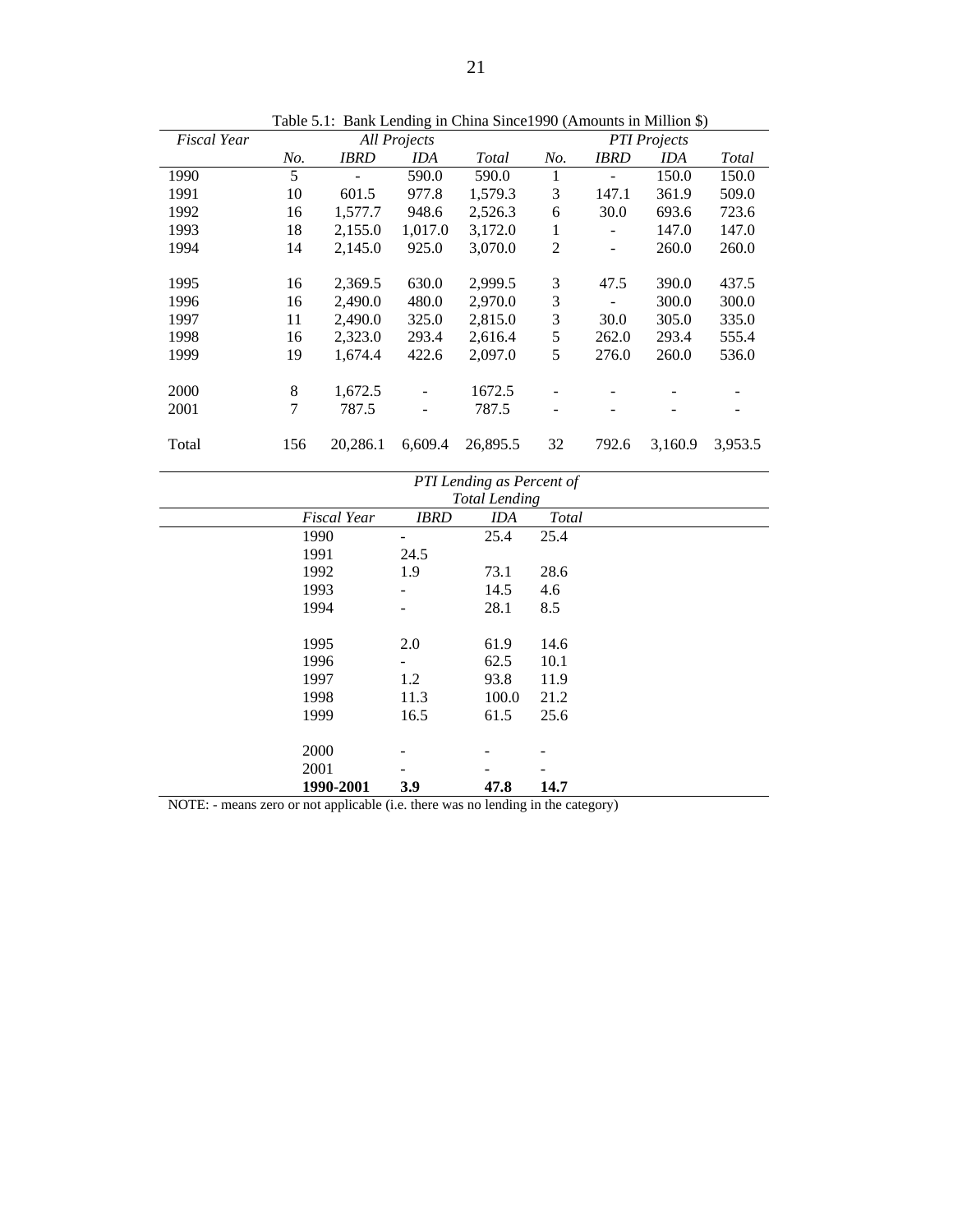| <b>Sector</b>                       |                | <b>Percent of Total Lending</b> |                              |                          | <b>PTI Lending as Percent of Sectoral</b> |                          |
|-------------------------------------|----------------|---------------------------------|------------------------------|--------------------------|-------------------------------------------|--------------------------|
|                                     |                |                                 |                              |                          | Lending                                   |                          |
|                                     | <b>IBRD</b>    | <b>IDA</b>                      | Total                        | <b>IBRD</b>              | <b>IDA</b>                                | Total                    |
|                                     |                |                                 | 1990-94                      |                          |                                           |                          |
| Agriculture                         | 15.5           | 55.9                            | 32.0                         | 14.6                     | 44.0                                      | 35.5                     |
| Education                           | $\blacksquare$ | 9.2                             | 3.8                          | $\mathbf{r}$             | 31.6                                      | 31.6                     |
| Power and Energy                    | 25.5           | 0.8                             | 15.4                         | 1.8                      | 100.0                                     | 4.0                      |
| Environment                         | 6.1            | 7.6                             | 6.7                          | $\overline{a}$           |                                           | $\overline{a}$           |
| Finance                             | 3.1            | 2.8                             | 3.0                          |                          |                                           |                          |
| Health, Nutrition and<br>Population | 2.3            | 5.4                             | 3.6                          |                          | 100.0                                     | 61.5                     |
| Oil and Gas                         | 3.9            | $\bar{\phantom{a}}$             | 2.3                          |                          |                                           |                          |
| Public Sector Mgmt.                 | 1.3            | 1.1                             | 1.2                          |                          |                                           |                          |
| Telecommunications                  | 3.9            | $\blacksquare$                  | 2.3                          |                          |                                           |                          |
| Transportation                      | 34.7           | 2.9                             | 21.7                         |                          |                                           |                          |
| <b>Urban Development</b>            | 1.2            | 4.9                             | 2.7                          |                          |                                           |                          |
| Water Supply and<br>Sanitation      | 2.5            | 9.4                             | 5.3                          |                          | 26.3                                      | 19.0                     |
| <b>TOTAL</b>                        | 100.0          | 100.0                           | 100.0                        | 2.7                      | 36.2                                      | 16.4                     |
|                                     |                |                                 | 1995-2001                    |                          |                                           |                          |
| Agriculture                         | 20.0           | 38.1                            | 22.4                         | 13.4                     | 65.9                                      | 25.4                     |
| <b>Economic Policy</b>              | 0.1            | 1.6                             | 0.3                          | $\overline{a}$           |                                           | $\overline{\phantom{0}}$ |
| Education                           | 1.7            | 16.5                            | 3.7                          |                          | 80.3                                      | 48.7                     |
| Power and Energy                    | 24.2           | $\frac{1}{2}$                   | 20.9                         |                          |                                           | $\overline{\phantom{a}}$ |
| Environment                         | 3.3            | 2.3                             | 3.1                          | 22.3                     | 100.0                                     | 30.0                     |
| Finance                             | 0.3            | 0.3                             | 0.3                          | ÷.                       | $\sim$                                    | $\overline{\phantom{0}}$ |
| Health, Nutrition and<br>Population | 0.1            | 16.0                            | 2.3                          | 58.8                     | 94.2                                      | 92.5                     |
| Private Sector Dev.                 |                | 0.2                             | $\qquad \qquad \blacksquare$ | $\overline{\phantom{m}}$ |                                           |                          |
| Public Sector Mgmt.                 | 1.4            | 1.6                             | 1.5                          |                          |                                           |                          |
| <b>Social Protection</b>            | 0.4            | 10.5                            | 1.8                          | 82.6                     | 88.9                                      | 87.6                     |
| Transportation                      | 34.5           | $\blacksquare$                  | 29.9                         | $\overline{a}$           | $\blacksquare$                            | $\overline{\phantom{a}}$ |
| <b>Urban Development</b>            | 3.9            | 4.8                             | 4.0                          |                          | 27.5                                      | 4.4                      |
| Water Supply and<br>Sanitation      | 10.2           | 8.0                             | 9.9                          | 6.3                      | 69.8                                      | 13.2                     |
| <b>TOTAL</b>                        | 100.0          | 100.0                           | 100.0                        | 4.5                      | 72.0                                      | 13.6                     |

**Table 5.2: Sectoral Composition of Lending** 

Note: - means zero or not applicable (i.e., there was no lending in the sector). Names of sectors in which there was no lending in a sub-period have been excluded in the listing.

5.18 Table 5.1 summarizes the annual Bank lending both for all projects and for "full poverty targeted intervention" (PTI) projects for each year since 1990. Table 5.2 summarizes Bank lending since 1990 by sector both for all projects and for the PTI projects. PTI projects represent just less than 15 percent of lending in China, a far smaller proportion than the corresponding figure for India, the other major borrower for which similar estimates are available.<sup>[35](#page-29-0)</sup> As noted above, maximizing the proportion of PTI projects in total lending is not an objective that by itself is worth pursuing in China. While the proportion of PTI lending has fluctuated a great deal without showing a clear trend until the end of the 1990s, in any given year during the decade there has been

<span id="page-29-0"></span> $35$  In India 56 percent of lending approved between 1994 and 1999 represented PTI projects.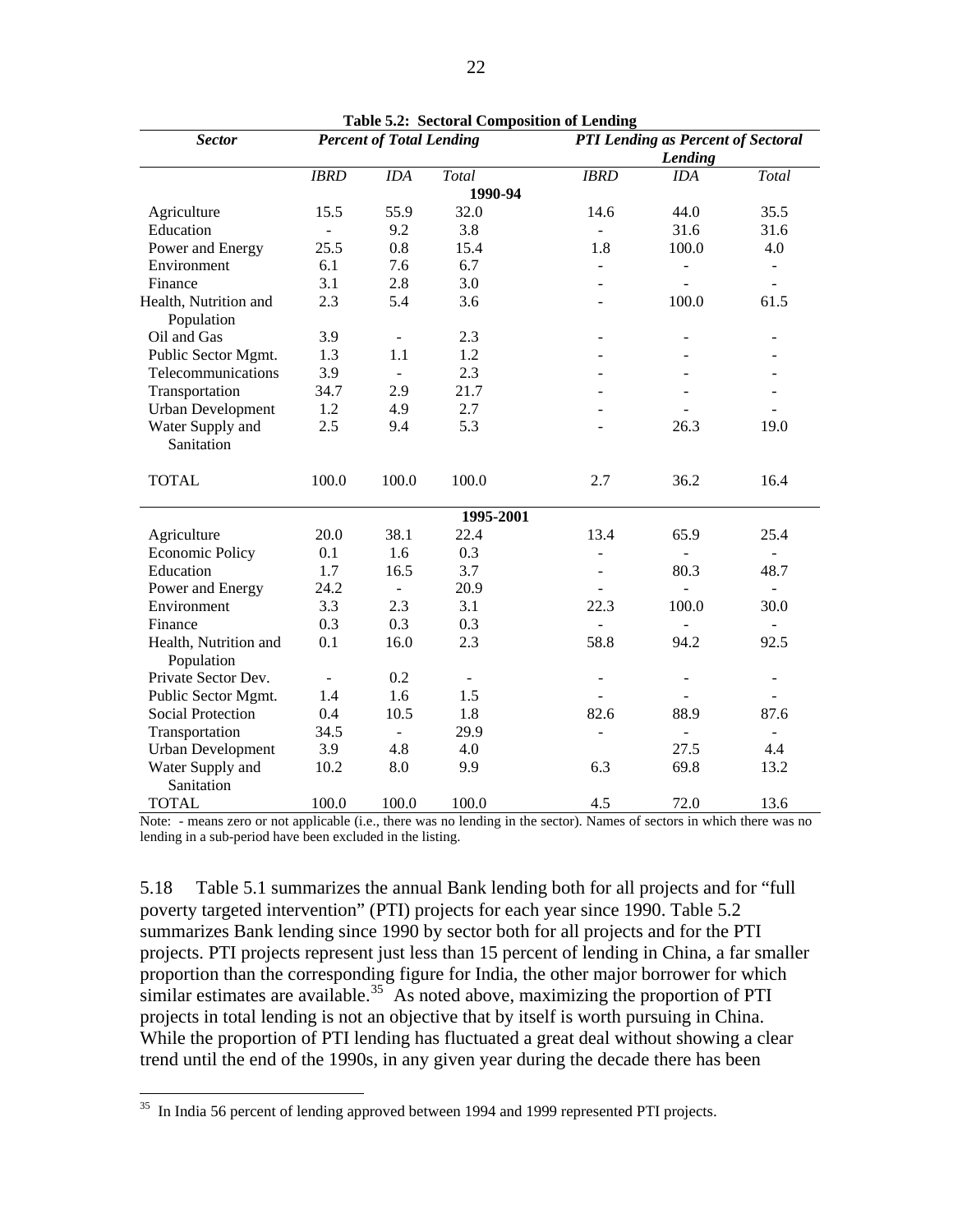enough of lending in PTI projects for the Bank portfolio in China to satisfy the criterion of providing the country with enough examples of best-practice projects for poverty alleviation.

#### **Best-practice projects for poverty reduction: some examples**

5.19 During the period under review a total of 156 projects were approved for lending to China. It is impossible for the CAE to make an ex-post evaluation of all or a majority of these projects in required detail to identify all worthwhile poverty-reduction projects. Even the 32 PTI projects can not be subjected to such an analysis, partly because many of them are still in operation, but more importantly because it would require a great deal of resources to carry out satisfactory ex-post analysis of the poverty impact of those of the PTI projects which have been completed. But a limited number of these projects have been subjected to detailed analysis by the Bank and recipients have often expressed unambiguous views about their perception of the poverty impact of some of the projects. While these evaluations and perceptions do not permit the quantification of the extent of best-practice projects for poverty reduction, they help identify some outstandingly successful projects of this category in the recent Bank portfolio in China.

5.20 A recent internal evaluation of selected Bank poverty-reduction projects in East Asia assigns very high rating to two Chinese projects both by absolute and relative standards.<sup>[36](#page-30-0)</sup> These projects are: Southwest Poverty Reduction Project, a social protection project that illustrates the application of the Bank's multisectoral approach to poverty reduction in poor regions, and Shanxi Poverty Alleviation Project, a more conventional agricultural project that attempts poverty alleviation by reducing production risk and increasing productivity of poor farmers. These projects have been highly praised by the PRC government and undoubtedly serve as best-practice examples of poverty reduction projects. The report had the following to say on the individual projects:

• *On the South-West Poverty Reduction Project:* It shows clear benefits on the lives of the poor as well as eliciting important responses *from them*, and provides a laboratory for new, innovative approaches to poverty alleviation. The project's underlying philosophy is that a multisectoral strategy is needed to help poor households in these relatively remote areas to escape poverty in a sustained way... [I]ts actual and potential impact at the highest policy levels can already be characterized as "best practice..

<span id="page-30-0"></span> $36$  Four projects, two each in China and Indonesia, were subjected to a detailed review by a panel of Bank experts.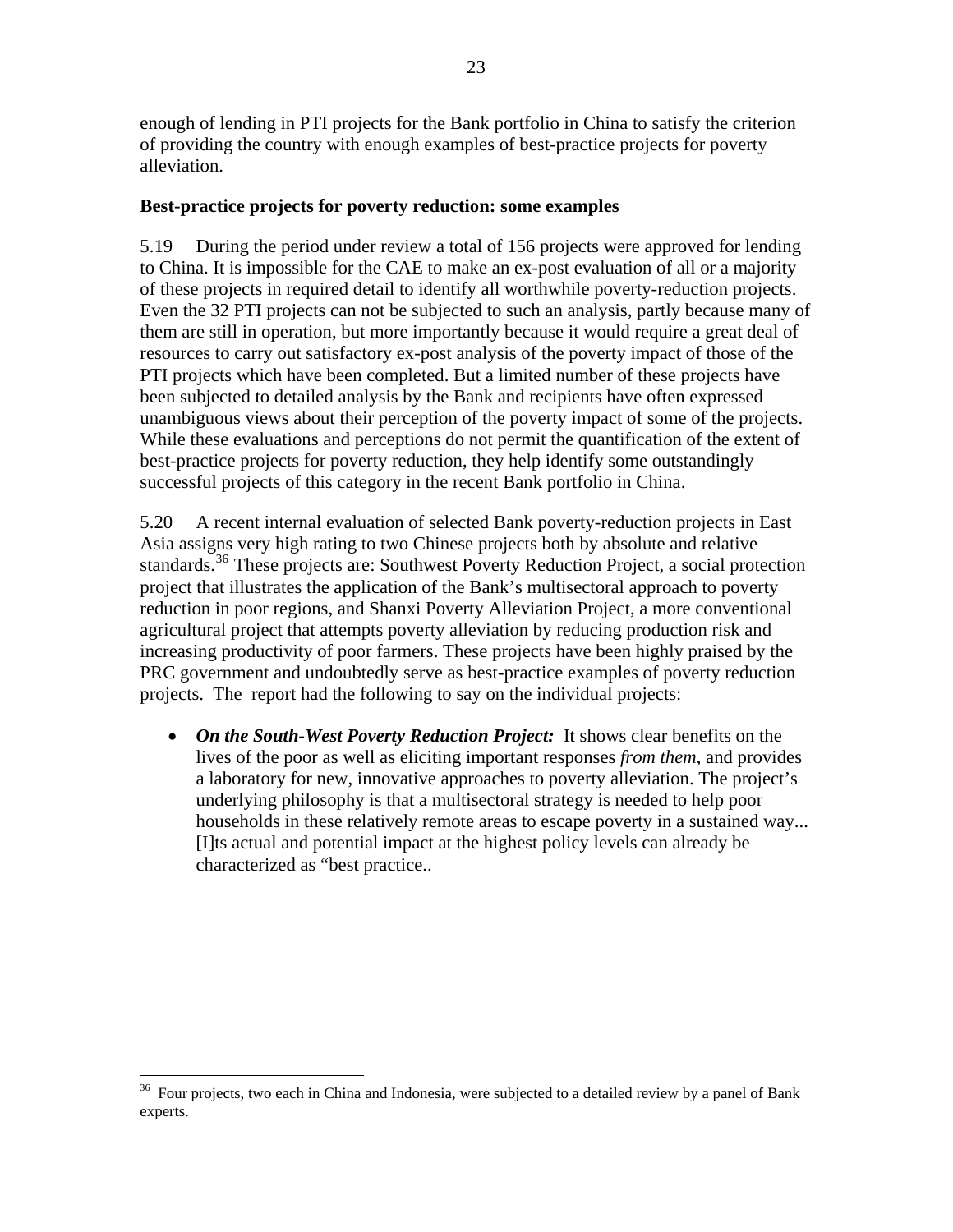• *On the Shanxi Poverty Alleviation Project: Its strength lies, among other things, in the use of the mainstream of governmental and other existing institutions (e.g., the Agricultural Credit Bank) but the project tries to mold these institutions to achieve project objectives of increased agricultural productivity to alleviate poverty by reducing production risk and raising incomes. It thus provides a foundation for sustained improvements in income and social welfare.* 

5.21 In the discussions with the CAE mission, the Chinese counterparts strongly expressed their admiration for three projects – the Southwest Poverty Reduction Project (which is one of the two projects subjected to detailed internal review), the Qinba Mountains Poverty Reduction Project and the Western Poverty Reduction Project – as examples of poverty reduction interventions that deserve wide replication.<sup>[37](#page-31-0)</sup> It is not altogether clear why the Chinese officials were limiting themselves to these three as the category of Bank-funded poverty projects. One possibility is that they were simply guided by the official titles of these multi-dimensional projects which labeled them as poverty-reduction interventions.<sup>[38](#page-31-1)</sup> During interactions with the Chinese counterparts it appeared to the CAE mission that their (the Chinese counterparts') designation of these three as poverty-reduction projects was not based on a careful analysis that had led them to the conclusion that these were the only or even the best of the poverty-targeted interventions in the Bank portfolio.

#### **Are there enough best-practice projects for poverty reduction in the Bank portfolio?**

5.22 The above four projects are admittedly among the Bank's best of the povertyreduction projects in China, not a random selection of PTI projects. The question therefore is whether there are similar examples of best-practice projects in all sectors in which investment can potentially benefit the poor? A starting point in seeking an answer to this question is to see if lending in each of the traditionally poverty-oriented sectors includes a reasonable proportion of PTI projects. The proportion of PTI projects varies a great deal among sectors of lending. Of the three large sectors – agriculture; power and

<span id="page-31-0"></span> $37$  In their discussion with the CAE mission, the Chinese counterparts were extremely eloquent about the great contribution of these three Bank-financed projects to poverty reduction in China. According to them, in the officially-estimated reduction of the number of rural poor from 80 million in 1993 to 30 million in 2000, eight million poor people benefited from these three projects. These three projects accounted for only \$ 587.5 million of IBRD and IDA funds, just 2.4 percent of total IBRD and IDA lending of \$ 24.4 billion during the decade of the 1990s. In contrast to this glowing tribute, it is worth noting that the official evaluation of the Qinba Poverty Reduction Project - a document titled *World Bank Qinba Mountain Poverty Reduction Project in China: Poverty Monitoring Report 2000*, dated August 2001 – based on a survey covering the benchmark year (1997) and the period up to 2000, shows very mixed results. Reduction in the headcount rate of poverty was a little higher in project villages than in non-project villages; but poverty gap index and the squared poverty gap index increased in project villages while they fell in non-project villages. Proportion of population consuming less than 150 kg of grain per year increased in both project and non-project villages, more so in the former than in the latter. Income increased faster in non-project villages; but improvement in infrastructure was faster in project villages. Improvements in education and health indicators were as often better in non-project villages as in project villages.

<span id="page-31-1"></span><sup>&</sup>lt;sup>38</sup> In Table 5 the first of these projects is classified as a social protection project while the other two are classified as agricultural projects. The CAE mission had an opportunity to visit certain locations of the Qinba Mountains Poverty Reduction Project.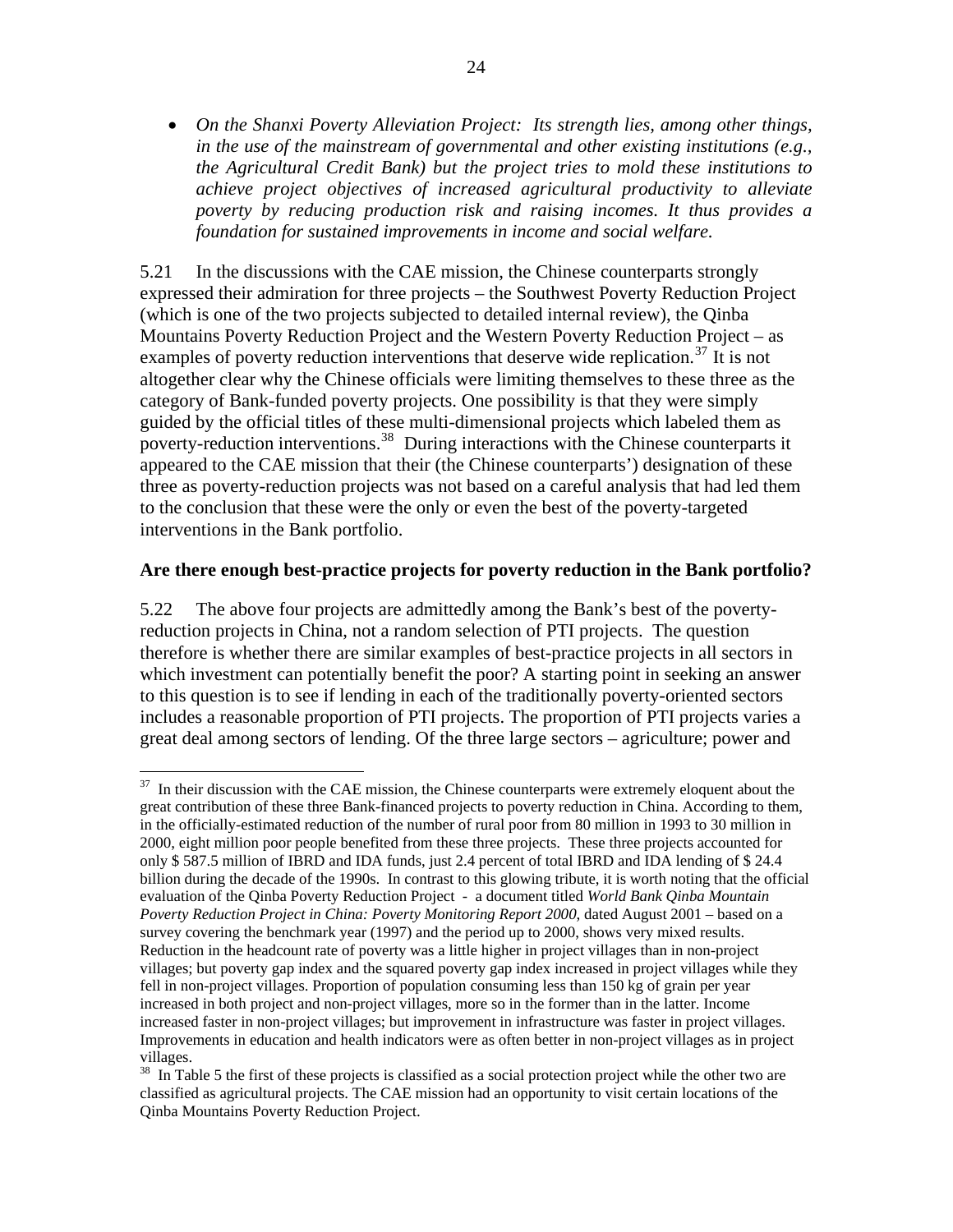energy; and transportation – which account for 70 percent or more of lending, power and energy has an insignificant proportion of PTI projects while transportation has none at all. Agriculture is the only large lending sector with a substantial proportion of PTI projects. Other sectors with a high proportion of PTI projects – health, nutrition and population; social protection; and education – have accounted for less than 8 percent of lending.

5.23 It seems reasonable to surmise that, prior to the year 2000, there were enough PTI projects in agriculture; education; health, nutrition and population; environment; and social protection that served as best-practice examples of poverty-reduction projects. Many of these projects are still operational or have been completed so recently as to serve as contemporary examples to replicate. However, for several large lending sectors - such as power & energy; and transportation - there have been few PTI projects. Power and energy may not be considered to be a sector in which investment is a direct instrument for poverty reduction. But investment in transportation can be an effective tool for poverty reduction.<sup>[39](#page-32-0)</sup> Should the complete absence of PTI projects from transportation lending, the largest sector of Bank operations in China, be considered a failure to satisfy the objective of providing China with adequate examples of best-practice poverty interventions in this important sector?

5.24 Discussions with the transport sector staff persuaded the CAE mission that such an interpretation is unwarranted. Indeed there are a number of transport projects which have substantially benefited the poor but are not amenable to classification as PTI projects. Examples of such projects are as follows.

5.25 A team of Chinese experts carried out an ex-post evaluation of the povertyalleviation road improvement (RIPA) component of the Second Henan Provincial Highway Project by comparing conditions in 6 townships covered by RIPA with 6 townships which were outside RIPA.<sup>[40](#page-32-1)</sup> They found that RIPA townships experienced a substantially faster rate of poverty reduction due to a much higher rate of growth in income and in agricultural, industrial and services output due to their improved access to market, tourists and infrastructure facilities. The Second Shaanxi Provincial Highway Project includes a component of improving and constructing about 4,100 km of rural roads in a program to help alleviate poverty in poor counties. The Tri-Provincial Highway Project includes a component of constructing and improving 1,892 km of rural roads in poor counties in Inner Mongolia, Gansu and Ningxia. The SAR of the Guangxi Highway Project shows that the proposed highway will pass through and directly benefit relatively poor communities in four counties and also benefit another four poor counties in close proximity through which it will not pass directly. That transport sector lending shows no PTI project despite this careful targeting of the poor is either due to the combination of these poverty components with much larger components for which

<span id="page-32-0"></span><sup>39</sup> That is the message of a major ESW report of the Bank – Hatim Hajj and V. Setty, *Roads Improvement for Poverty Alleviation in China*, EASTR Working Paper No.1, May 2000 – which forcefully argues that road improvement can be an effective method of helping poor communities by ending their isolation.

<span id="page-32-1"></span><sup>&</sup>lt;sup>40</sup> Post Evaluation Group of the Highway Bureau in Henan Communication Department and the Henan Social Sciences Academy, *Deepening Study Report of Post Evaluation on the Poverty-alleviation Road Improvement Component (RIPA) of the Second Henan Provincial Highway Project Loaned by World Bank*, Zhengzhou, Henan, P. R. China, August 2001.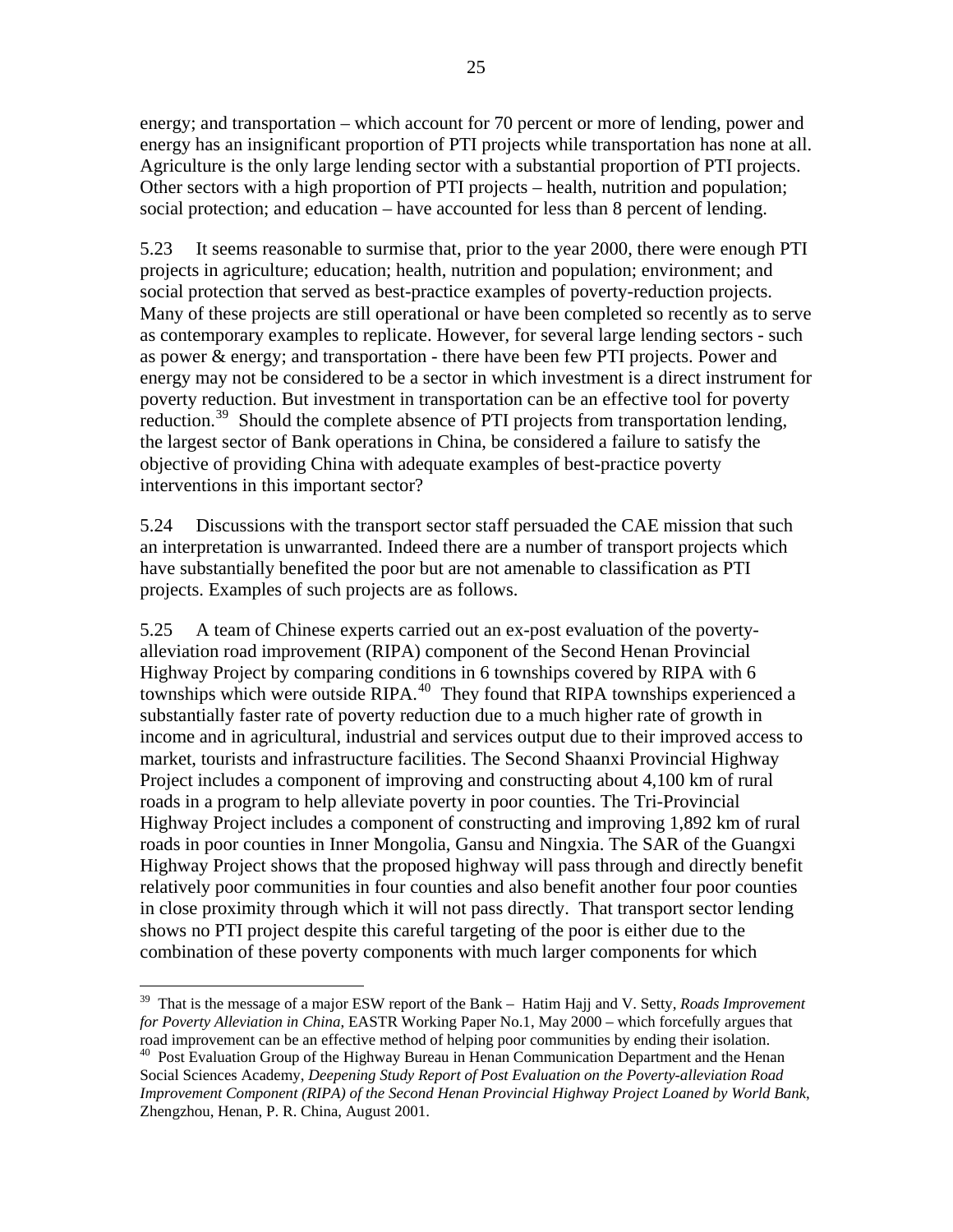benefits for the poor are not directly identifiable or due to other difficulties of satisfying the criteria of PTI classification. Had the RIPA components been packaged as separate lending projects, they would have been among the most clearly poverty-targeted interventions.

### **The looming danger**

5.26 It should be clear from the above that during the decade of the 1990s there were enough examples of poverty-reduction projections in most sectors in which investment constitutes an important intervention for poverty alleviation. Many of these projects are still in operation. For now they serve as replicable examples of poverty-reduction interventions and provide credibility to the commitment of the Bank's mission to alleviate poverty in China.[41](#page-33-0) Since the year 2000 Bank lending in China has been characterized by a complete absence of any PTI project. If this trend continues, the poverty focus of Bank lending in China will soon fade out of memory.

5.27 The explanation of the absence of PTI lending since 2000 is easy. None of the 32 PTI projects approved during the 1990s was a pure IBRD-funded project. They all were IDA funded while only 12 of them had supplementary IBRD funding. With China's disqualification for IDA funding since 2000, this category of projects has been completely eliminated from the Bank's lending to China. The plain fact, often repeated to the CAE mission by the Chinese counterparts, is that the poverty alleviation projects are not attractive to the government of PRC except on soft terms. Ways have recently been sought for a "third window" to soften the overall terms of lending by combining IBRD loans with bilateral grants. But these attempts have not come anywhere near compensating for the foregone IDA funds.

### **Conclusions**

- Projects have been less important an instrument for the Bank's poverty reduction strategy in China than in other comparable countries.
- Even so, Bank's project portfolio for China in the 1990s included outstanding examples of best-practice poverty-reduction projects.
- It appears that in the 1990s such best-practice examples were available for all major, traditionally poverty-oriented, sectors despite the fact that some of these sectors were unable to classify the poverty-oriented components of their projects as PTI lending for one reason or another.
- Since the year 2000, with China's disqualification for IDA funds, Bank's lending has failed to include any PTI project. This jeopardizes the role of the Bank as the provider of best-practice examples of poverty-reduction projects. It is not credible for Bank assistance to completely abandon projects as an instrument for poverty reduction in China, a country with a

<span id="page-33-0"></span> $41$  One might wonder why the absence of PTI projects is a cause of concern if, as argued above and in Annex 2, PTI rating is not always accurate and if non-PTI projects have in the past provided substantial benefits to the poor. The answer lies in the reasonable assumptions that, notwithstanding exceptions, PTI projects are on the average more poverty alleviating than non-PTI projects and substantial benefits to the poor is an exceptional, not a normal, feature of non-PTI projects.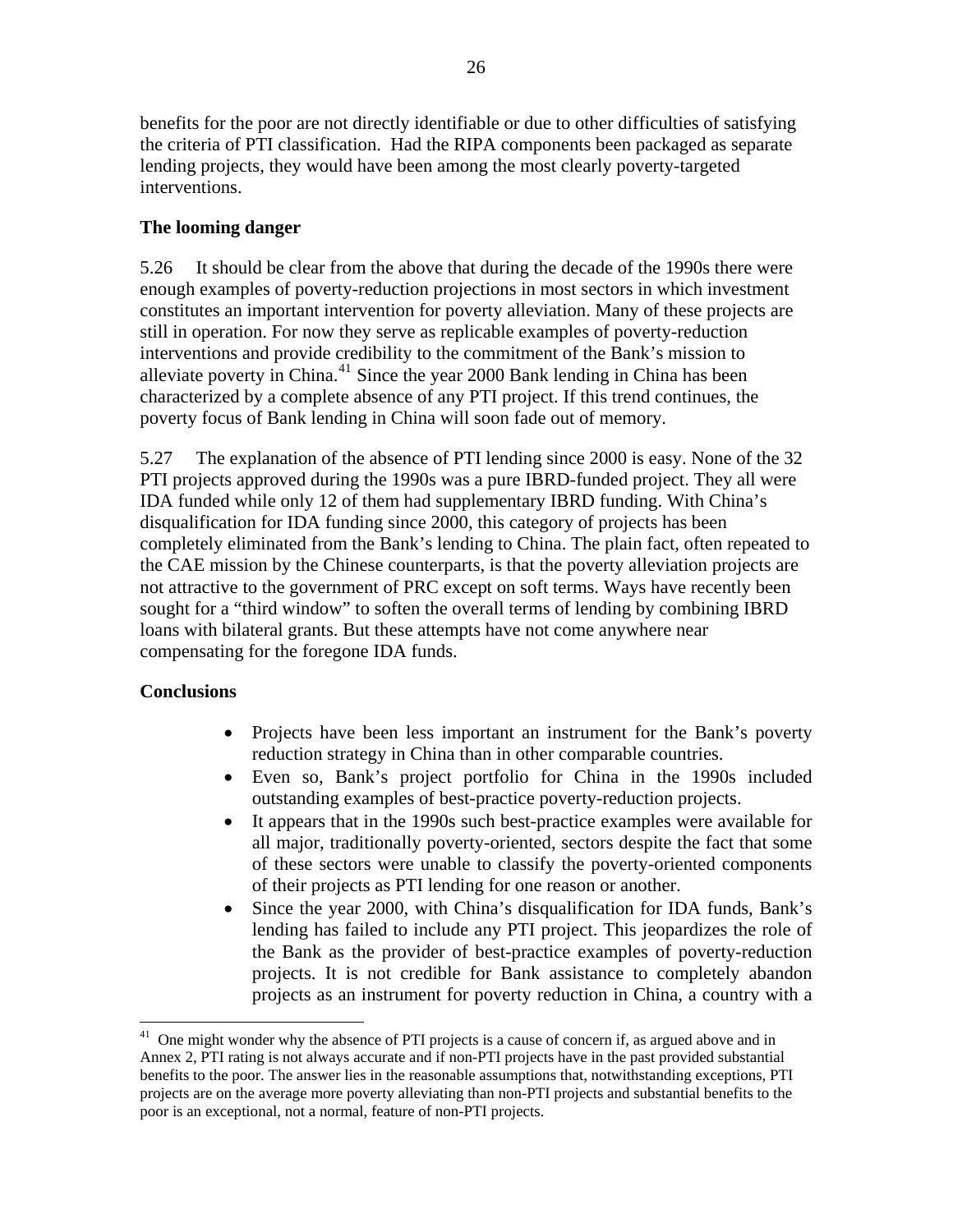higher absolute poverty incidence than most countries with comparable real income.

## **6. Future Priorities**

6.1 China has achieved substantial reduction in poverty during the 1990s although it appears that the rate of poverty reduction in this period could have been faster if the benefit of economic growth were evenly distributed between regions and among income groups.

6.2 During the 1990s the Bank made important contributions to China by disseminating methods of poverty monitoring, serving as a friendly critic of its poverty reduction strategy and offering a set of best-practice projects for poverty reduction. There however remain important additional areas in which the Bank's analytical and operational instruments might provide effective assistance for further poverty reduction work in China.

6.3 Most of the areas of further work by the government of PRC and the Bank for an acceleration of poverty reduction have been brought out in the preceding sections. In this concluding section some of the *major* points are *briefly* highlighted.

### **Poverty monitoring**

6.4 The system of poverty monitoring in China needs to be improved. It should begin by making the household level survey data available both to the Bank and to independent researchers in China so that estimates of poverty become more accurate and transparent and a plurality of estimates promotes healthy debates and open discussions. There is an urgent need for an improvement of definitions of income and expenditure, and a corresponding improvement in the data collected by the surveys. Furthermore, it is essential to extend the survey to capture the urban migrants. The Bank has a great deal of expertise in these areas. Unfortunately, member countries are usually reluctant to borrow for investment in the improvement of the statistical system for poverty monitoring. The Bank should find a way of persuading the government of PRC to make the necessary investment in the enhancement of the NBS capability in these areas. An externallyfinanced technical assistance grant would act as a powerful incentive.

### **Adjustments in the poverty-reduction strategy**

6.5 China's poverty-reduction strategy needs adjustment and broadening. Two main directions in which this needs to take place have been emphasized by the Bank's recent poverty assessment: (a) the targeting of the poor should be improved within the designated rural counties; and (b) the poor who reside outside the designated rural counties should be brought under the umbrella of the poverty-reduction programs. A natural extension of the latter is the need to: (c) provide an official umbrella for the program of urban poverty reduction.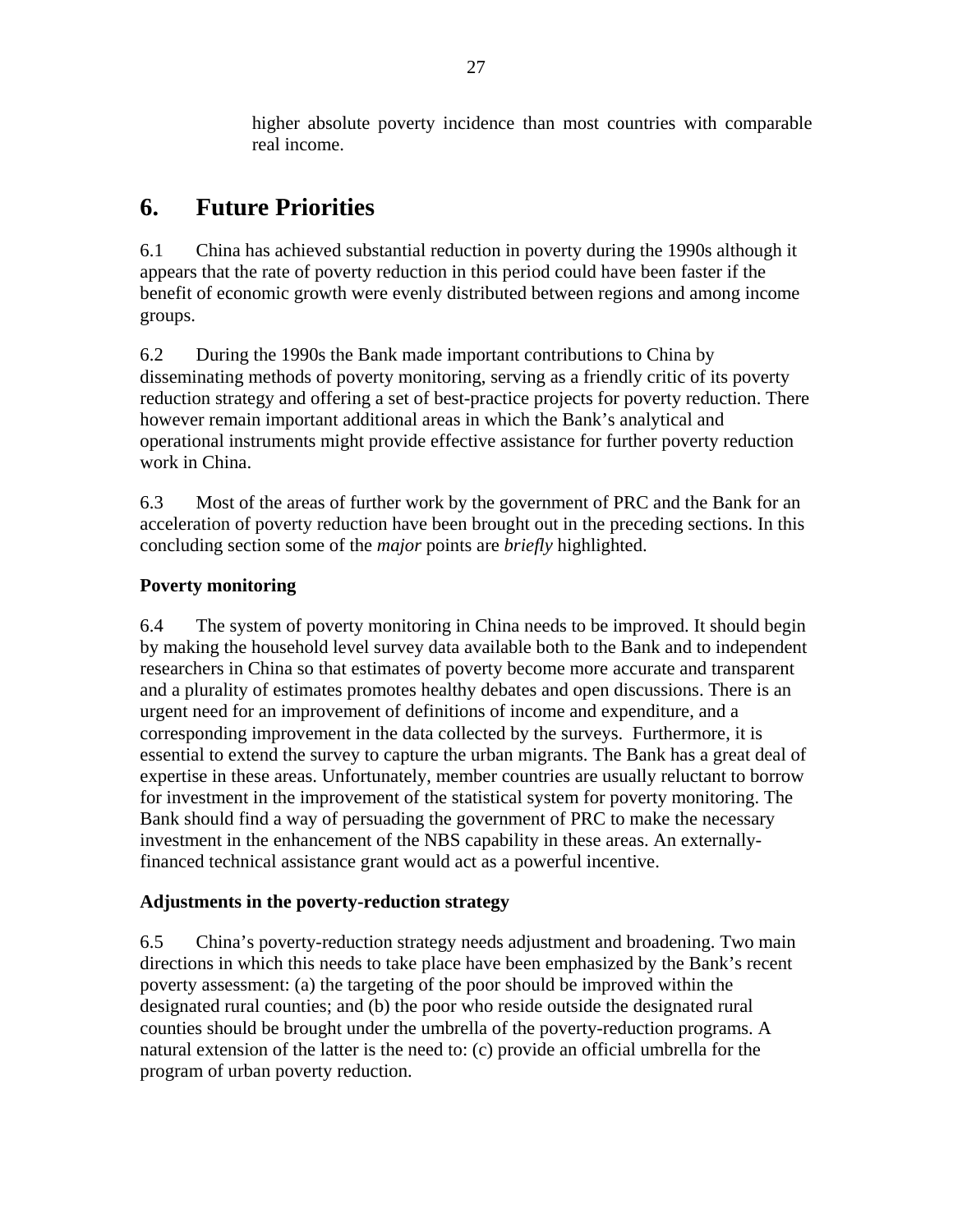6.6 Already the Ten-Year Plan for poverty reduction has broadened the scope of policy interventions by highlighting support to agriculture; incentives for non-farm activities including TVEs; and increased importance of the delivery of health, education and technical services to the poor. These are in the process of being supplemented by the reversal of policies (e.g., privileges and tax concessions) which favor coastal regions and the redirection of public investment to poor regions. Indeed the favorable treatment of coastal regions has already been substantially eliminated. One hopes that the recently adopted Great Western Development Strategy would accelerate the process of redirecting resources to poor regions.

### **Economic and sector work**

6.7 Bank's ESW agenda should include an early and comprehensive analysis of the system of tax on and transfer to households with a view to designing a program of making them at least mildly progressive (i.e., making poor households pay lower than average rate of net taxes and receive higher than average rate of net subsidies). A restructuring of state finance to increase transfer from rich states to poor states is a necessary concomitant of the large shift in the regional allocation of public expenditure that is contemplated by the new directions of the poverty-reduction strategy. This too is a priority topic for Bank's ESW agenda.

6.8 The Ten-Year Plan has re-emphasized the importance of promoting agricultural development, especially in poor areas. Appropriate incentives to agriculture are under more severe constraints today than was the case in the past: agricultural producers' prices are constrained by the WTO provisions with far-reaching implications for output, income and employment growth. This is an issue that has been dealt with in several recent studies both by the Bank and by outside researchers.<sup>[42](#page-35-0)</sup> Conflicting views of the desirable strategy and the likely effect of WTO membership on agriculture have emerged from these studies. It would be highly useful for the Bank's ESW agenda to sponsor a comprehensive and authoritative analysis of these issues with a focus on the effect on the poor and the needed adjustment in the poverty-reduction strategy. Hopefully this is a part of the major on-going Bank study of the effects of China's WTO membership.

6.9 It is widely-anticipated that WTO membership will mean a restructuring of comparative advantage within agriculture and almost certainly a reduction of comparative advantage for the agricultural sector as a whole. If this turns out to be true, the need for relocating labor out of agriculture will become even more critical for rural poverty reduction than was the case in the past. This will call for an effort to direct more capital to non-agricultural activities in the rural economy and more labor out of the rural economy to urban employment. The liberalization of rural-to-urban migration – which is receiving limited support under the Great Western Development Strategy - will need to be broadened.

<span id="page-35-0"></span> $\overline{a}$ 42 See Albert Nyberg and Scott Rozelle, *Accelerating China's Rural Transformation*, The World Bank, 1999, Chapter 6; and Nicholas Lardy, *Integrating China into the Global Economy*, Brookings Institute, Washington, D.C., 2002.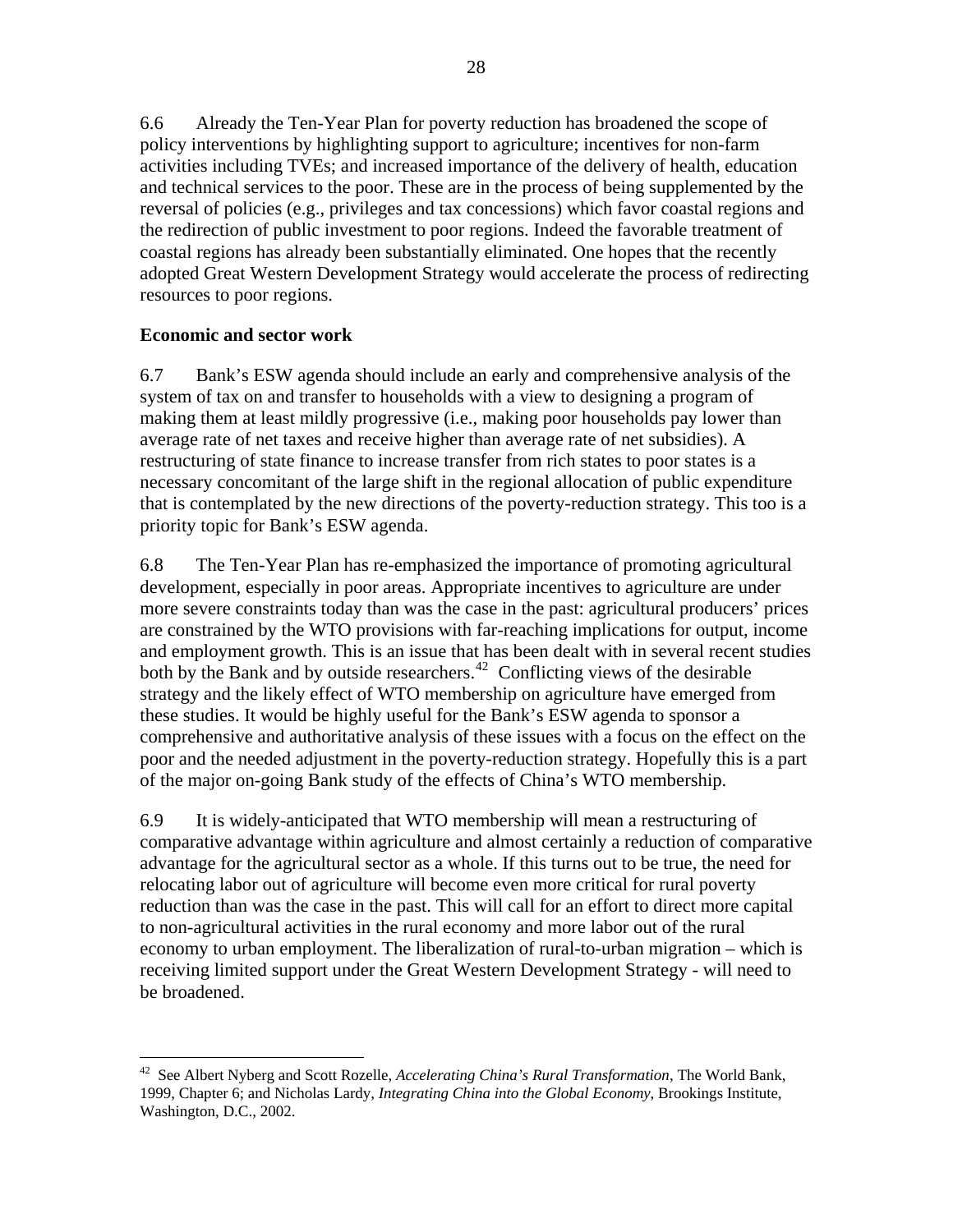6.10 Finally, the existing assistance for the urban unemployed should be developed into a comprehensive urban poverty-reduction program. The need for an improved system of urban poverty monitoring, which has been stressed above, is the starting point for such a program. The existing system of identification of the poor is not an adequate basis for the design of an urban poverty-reduction strategy. It leads to both the exclusion of the poor from the program and the inclusion of the non-poor in the program.

6.11 Existing schemes, outlined in section III above, provide a reasonable basis for the protection of the urban poor. The principal obstacle is the lack of resources at the disposal of these programs. Future Bank Poverty Assessment should deal with these issues while Bank advice to the government in the meantime should emphasize the urgency of these issues.

6.12 In the past China was able to reduce poverty due mainly to rapid economic growth which more than offset the poverty-inducing effects of increased inequality. It is essential that China maintains its high growth in the future as the principal source of poverty reduction. What are the dangers that the above redirection of the povertyreduction strategy will have a negative impact on the rate of growth? The shift of resource allocation in favor of the poor regions will in the short run reduce overall investment productivity, if other things remain the same. In the long run this should pay off by the internalization of externalities which now justify the shift. To avoid a negative impact on growth, the shift should be accompanied by a concerted attempt to improve overall productivity of resources for which there is ample scope in China. Financing of urban insurance programs should not, in principle, increase the demand for public resources. The urban unemployed were on a concealed insurance scheme in the past. The resources that are saved by removing them from the payroll of public enterprises should become available to finance the new schemes for their protection. This again is a potential subject for Bank's ESW agenda.

### **The lending program**

6.13 Bank's lending program in China helped poverty reduction in the past by including in its portfolio a set of projects that provided large benefit to the poor per unit of investment, projects that served as examples of best-practice methods of investment for poverty reduction. Since the year 2000 PTI projects have been absent from the Bank's lending operation. To maintain the Bank's role as a source of best-practice povertyreduction project blueprints and to preserve the credibility of the focus of the Bank's strategy on poverty reduction, Bank lending in China in the future will need to make a special effort for the inclusion of such projects in its portfolio. This has clearly become a difficult task because of China's aversion to borrow for the most effective povertyreduction projects on IBRD terms despite the high financial and economic rates of return of such projects in the past. A combination of a "third window" and a serious effort at persuading China's decision makers about the credibility of the rates of return of these projects might help overcome this problem.